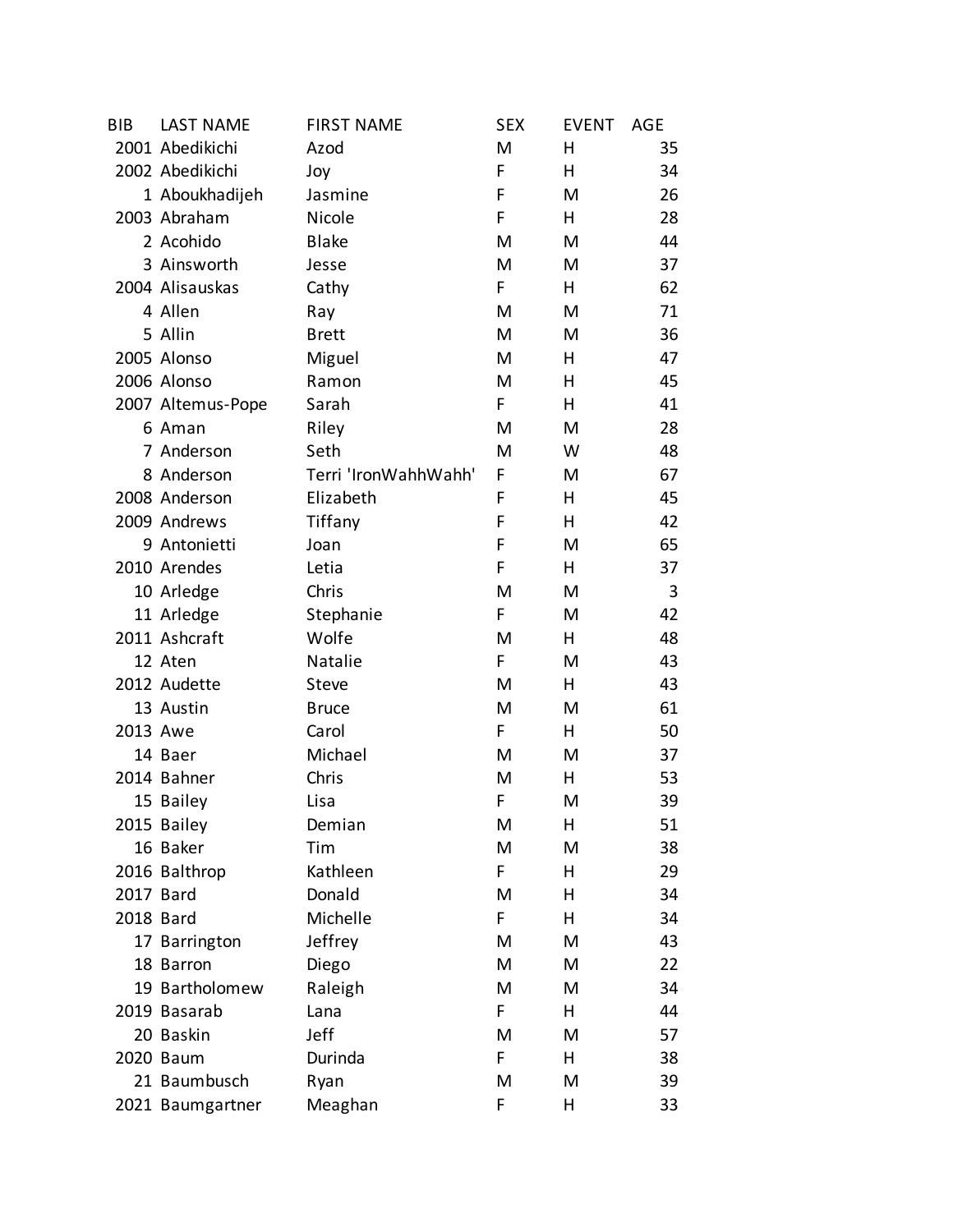| <b>BIB</b> | <b>LAST NAME</b>    | <b>FIRST NAME</b> | <b>SEX</b> | <b>EVENT</b> | AGE |
|------------|---------------------|-------------------|------------|--------------|-----|
|            | 2022 Bayerl         | Corinne           | F          | н            | 53  |
| 2023 Bear  |                     | Megan             | F          | н            | 26  |
| 2024 Bear  |                     | Renee             | F          | н            | 51  |
|            | 2025 Beck           | Erin              | F          | н            | 61  |
|            | 2026 Beck           | Heather           | F          | н            | 33  |
|            | 22 Belcher          | Dylan             | M          | M            | 27  |
| 2027 Bell  |                     | Corrine           | F          | н            | 44  |
| 2028 Bell  |                     | Kevin             | M          | н            | 45  |
|            | 23 Benjamin         | Amanda            | F          | W            | 36  |
|            | 2029 Bennett        | Jan               | F          | н            | 34  |
| 2030 Berg  |                     | Geoffrey          | M          | Η            | 49  |
| 2031 Berg  |                     | Kaye              | F          | н            | 51  |
|            | 2032 Berkey         | Kelly             | M          | Η            | 30  |
| 2033 Best  |                     | Gianina           | F          | н            | 38  |
|            | 2034 Binkowski-Burk | Aleah             | F          | Η            | 42  |
|            | 2035 Bishop         | Sonja             | F          | н            | 48  |
|            | 2036 Bivens         | David             | M          | Η            | 20  |
|            | 2037 Bjornstad      | Erik              | M          | н            | 42  |
|            | 2038 Black          | Rebecca           | F          | н            | 29  |
|            | 24 Blackham         | Madison           | F          | M            | 23  |
|            | 25 Blackham         | Merrilee          | F          | M            | 44  |
|            | 2039 Blades         | <b>Brittany</b>   | F          | н            | 35  |
|            | 26 Blair            | Daniel            | M          | M            | 36  |
|            | 27 Blair            | Garin             | M          | М            | 35  |
|            | 28 Blair            | Jennifer          | F          | M            | 35  |
|            | 29 Blair Michel     | William           | M          | M            | 42  |
|            | 2040 Blake          | Keith             | M          | н            | 59  |
|            | 2041 Blanchfill     | <b>Brianna</b>    | F          | н            | 30  |
|            | 2042 Blazzard       | <b>Brylie</b>     | F          | н            | 23  |
|            | 2043 Blazzard       | Chase             | M          | Η            | 23  |
|            | 2044 Boardman       | Jennifer          | F          | Η            | 56  |
|            | 2045 Bolen          | Carol             | F          | н            | 71  |
|            | 30 Bolton           | Daniel            | M          | M            | 38  |
|            | 2046 Bondarev       | Kirill            | M          | н            | 22  |
|            | 2047 Bopp           | Jessica           | F          | н            | 37  |
|            | 2048 Bothe          | Jody              | F          | н            | 58  |
|            | 2049 Boulianne      | Lilly             | F          | Η            | 67  |
|            | 31 Bovino           | Scott             | M          | M            | 55  |
| 2050 Boyd  |                     | Linda             | F          | н            | 65  |
| 2051 Boyd  |                     | Robin             | F          | н            | 50  |
| 2052 Boyd  |                     | Sarah             | F          | н            | 33  |
|            | 32 Bradley          | Tristan           | M          | W            | 20  |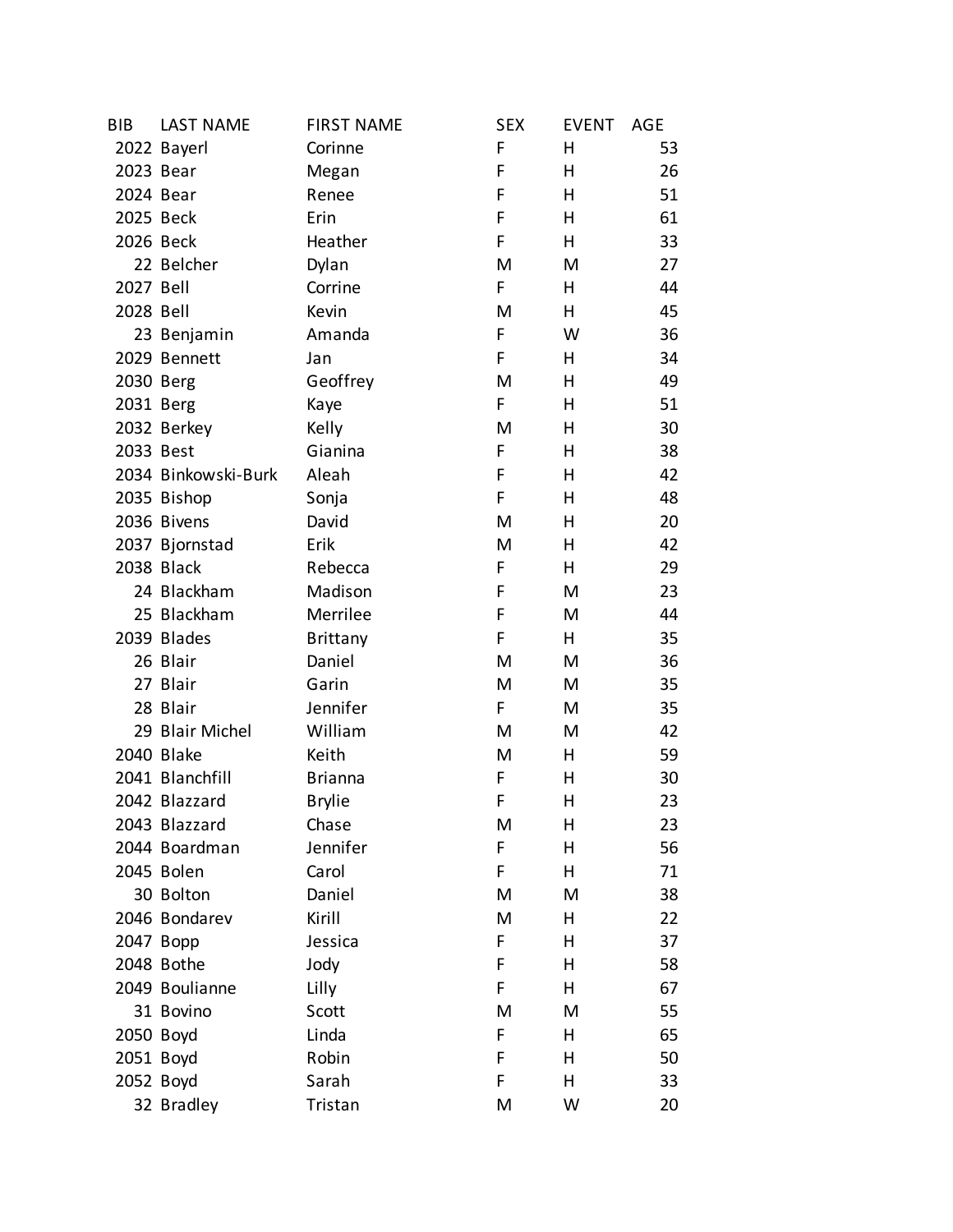| <b>BIB</b> | <b>LAST NAME</b>   | <b>FIRST NAME</b> | <b>SEX</b> | <b>EVENT</b> | AGE |
|------------|--------------------|-------------------|------------|--------------|-----|
|            | 33 Brady           | Anna              | F          | M            | 26  |
|            | 34 Brague          | Kevin             | M          | M            | 55  |
|            | 2053 Brahmer       | Erik              | M          | н            | 35  |
|            | 2054 Branham       | Naomi             | F          | н            | 31  |
|            | 35 Braun           | Scott             | M          | M            | 39  |
|            | 36 Bredehoft       | Michael           | M          | M            | 40  |
|            | 2055 Brendle       | Sarah             | F          | н            | 36  |
|            | 37 Breymann        | Laura             | F          | M            | 41  |
|            | 38 Briel Rodi      | Desiree           | F          | M            | 41  |
|            | 39 Brightbill      | Kevin             | M          | M            | 34  |
|            | 40 Brinegar        | Maya              | F          | M            | 43  |
|            | 2056 Brock         | Mekenzie          | F          | н            | 21  |
|            | 2057 Brown         | Duncan            | M          | Η            | 38  |
|            | 2058 Brown         | Sara              | F          | Η            | 43  |
|            | 2059 Brown         | Terri             | F          | Η            | 70  |
|            | 2060 Bruckner      | Corina            | F          | н            | 49  |
|            | 2061 Bruckner      | John              | M          | н            | 59  |
|            | 41 Buchele         | Ann               | F          | M            | 60  |
| 2062 Buck  |                    | Annelies          | F          | Η            | 28  |
|            | 2063 Buckley       | Tara              | F          | н            | 36  |
|            | 2064 Bueno         | Cassi             | F          | Η            | 33  |
|            | 2065 Burden        | Diana             | F          | н            | 56  |
|            | 42 Burke-LaDouceur | <b>Belit</b>      | F          | M            | 51  |
|            | 43 Burnett         | Clint             | M          | M            | 38  |
|            | 2066 Burton        | Debi              | F          | н            | 53  |
|            | 2067 Burton        | Heather           | F          | Η            | 36  |
|            | 2068 Bustamante    | Sara              | F          | Η            | 28  |
|            | 2069 Button        | Lindsay           | F          | н            | 45  |
|            | 44 Calabrese       | Daniel            | M          | M            | 33  |
|            | 2070 Calvert       | Abbey             | F          | н            | 40  |
|            | 45 Campbell        | Carol             | F          | M            | 60  |
|            | 2071 Campina       | Teresa            | F          | н            | 52  |
|            | 46 Candela         | Chelsey           | F          | M            | 33  |
|            | 47 Caputo          | Susan             | F          | M            | 32  |
|            | 2072 Caragher      | Christine         | F          | н            | 50  |
|            | 48 Card            | Eric              | M          | M            | 37  |
|            | 2073 Carlisle      | Giorgianna        | F          | Η            | 24  |
|            | 2074 Carlson       | Kimberlee         | F          | н            | 31  |
|            | 2075 Carlson       | Shelly            | F          | Η            | 56  |
|            | 49 Carson          | Antonea           | F          | M            | 26  |
|            | 50 Carson          | Kyle              | M          | M            | 37  |
|            | 51 Casey           | Dorian            | M          | M            | 24  |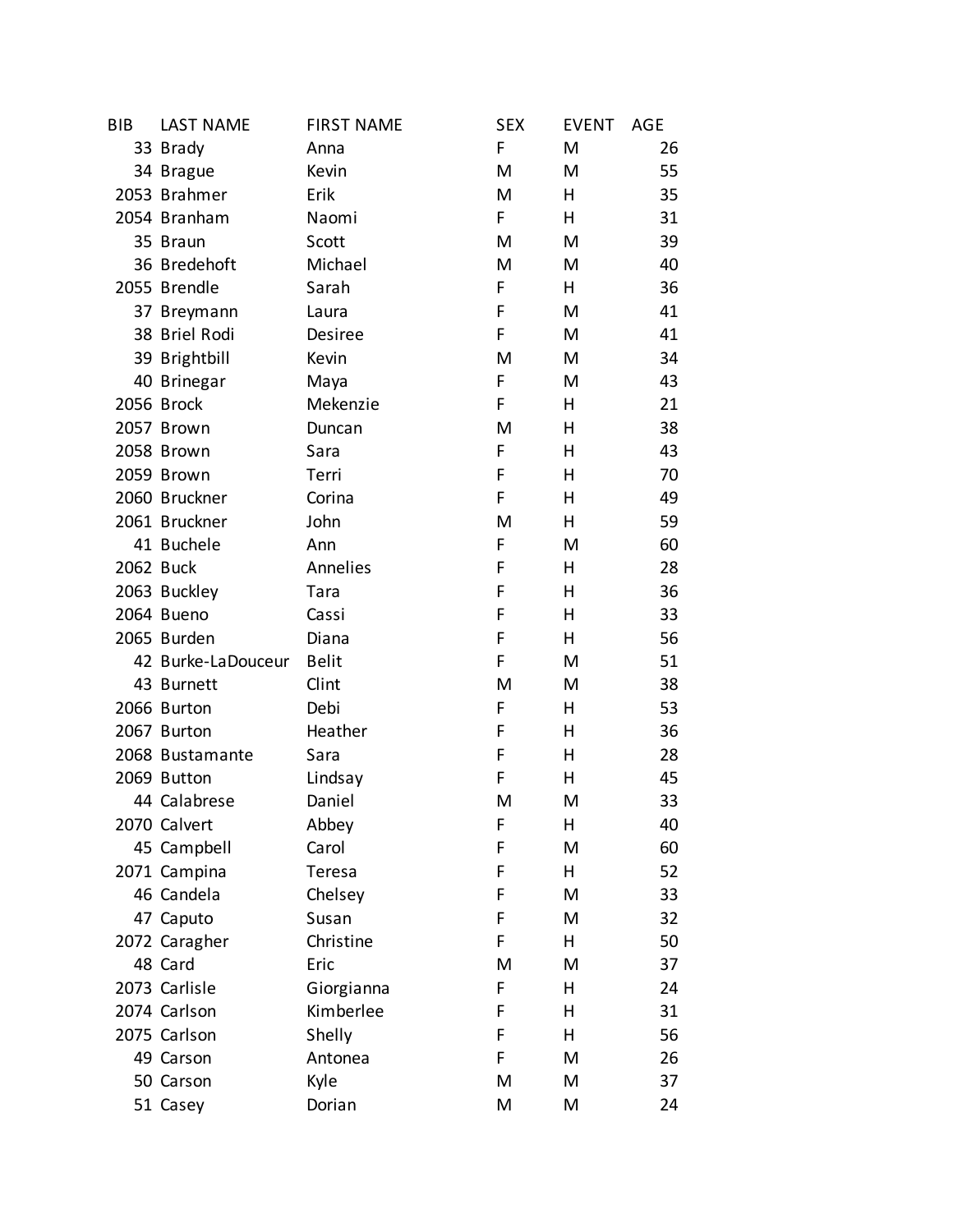| <b>BIB</b> | <b>LAST NAME</b>  | <b>FIRST NAME</b> | <b>SEX</b> | <b>EVENT</b> | AGE |
|------------|-------------------|-------------------|------------|--------------|-----|
|            | 52 Cauble         | Lynnette          | F          | M            | 50  |
|            | 53 Cecil          | Christopher       | M          | M            | 53  |
|            | 2076 Chakrapani   | Naveen            | M          | Η            | 36  |
|            | 2077 Chandler     | Kelly             | F          | н            | 43  |
|            | 2078 Chen         | Xi                | F          | н            | 49  |
|            | 54 Chernak        | Todd              | M          | M            | 40  |
|            | 55 Clarke         | MaryAnn           | F          | M            | 36  |
|            | 2079 Clason       | <b>Tracy</b>      | F          | н            | 50  |
|            | 2080 Clausen      | Rhonda            | F          | Η            | 45  |
|            | 2081 Clausen      | Scott             | M          | н            | 45  |
|            | 56 Cleaver        | Jennifer          | F          | M            | 39  |
|            | 57 Cleaver        | Preston           | M          | M            | 44  |
|            | 58 Clegg Thorp    | Cate              | F          | M            | 38  |
|            | 2082 Close        | Christian         | M          | н            | 33  |
|            | 2083 Close        | Dustin            | M          | н            | 37  |
|            | 59 Coan           | David             | M          | M            | 37  |
|            | 60 Codino         | Moe               | M          | M            | 50  |
| 2084 Coe   |                   | Scott             | M          | н            | 65  |
|            | 2085 Cofell       | Kate              | F          | Η            | 38  |
|            | 61 Cole           | Christine         | F          | M            | 41  |
|            | 2086 Collier      | Tyler             | M          | н            | 33  |
|            | 62 Collyer        | Angela            | F          | M            | 18  |
|            | 2087 Constant     | Nicole            | F          | Η            | 32  |
|            | 2088 Cook-Lindsay | <b>Brian</b>      | M          | н            | 33  |
|            | 2089 Coomes       | Denise            | F          | Η            | 51  |
|            | 2090 Coomes       | Ron               | M          | Η            | 57  |
|            | 2091 Coordt       | Mary              | F          | Η            | 52  |
|            | 63 Coovert        | Teresa            | F          | M            | 51  |
|            | 2092 Couch        | Claire            | F          | Η            | 29  |
|            | 2093 Coulam       | Ronnie            | M          | Η            | 33  |
|            | 64 Coventry       | Allison           | F          | M            | 41  |
|            | 2094 Craig        | Garrit            | F          | н            | 42  |
|            | 65 Cranston       | Steven            | M          | M            | 24  |
|            | 66 Crawford       | Holly             | F          | M            | 49  |
|            | 67 Crofts         | Ethan             | M          | M            | 23  |
|            | 68 Crow           | Jordin            | M          | M            | 27  |
|            | 70 Cummings       | Stephanie         | F          | M            | 37  |
|            | 2095 Curley       | Darrin            | M          | н            | 56  |
|            | 81 D"Souza        | Max               | M          | M            | 57  |
| 2096 Dale  |                   | Haley             | F          | Η            | 40  |
| 2097 Dale  |                   | Ryan              | M          | Η            | 44  |
|            | 71 Dame           | James             | M          | M            | 60  |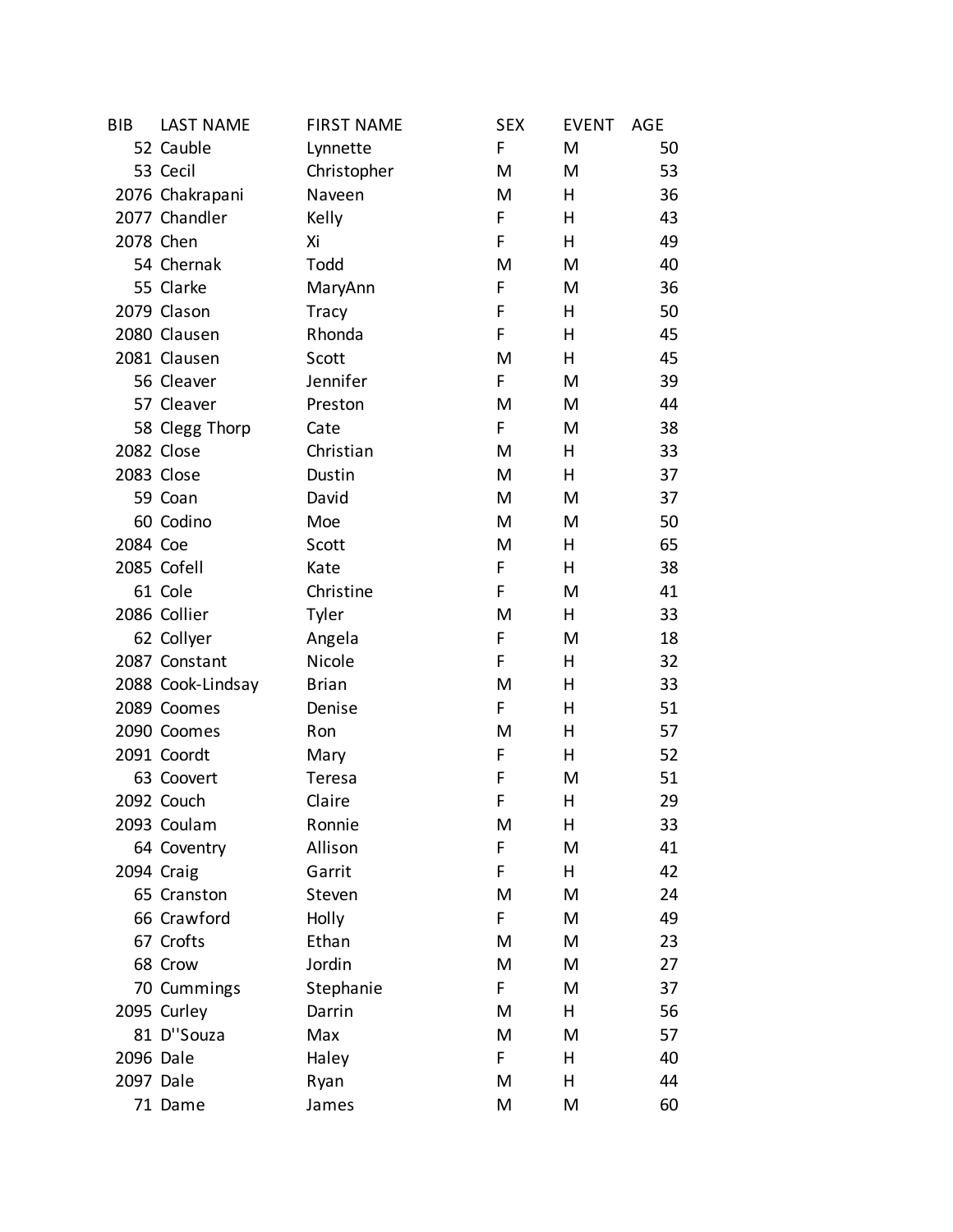| <b>BIB</b> | <b>LAST NAME</b>    | <b>FIRST NAME</b> | <b>SEX</b> | <b>EVENT</b> | AGE |
|------------|---------------------|-------------------|------------|--------------|-----|
|            | 72 Dame             | Kelly             | F          | M            | 60  |
|            | 73 Damiano          | Kristopher        | M          | M            | 47  |
|            | 2098 Damitio        | Cheri             | F          | Н            | 62  |
|            | 2099 Daniel         | Gerhard           | M          | н            | 53  |
|            | 2100 Datena         | Meredith          | F          | н            | 25  |
|            | 2101 Davee          | <b>Bob</b>        | M          | Н            | 63  |
|            | 74 Davidson         | Nikki             | F          | M            | 35  |
|            | 75 Davis            | Angela            | F          | M            | 49  |
| 2102 Day   |                     | Dori              | F          | Н            | 65  |
|            | 76 Dean             | Jeremy            | M          | M            | 34  |
|            | 2103 Delgado        | Amelia            | F          | Н            | 25  |
|            | 77 Delimont         | Nicole            | F          | M            | 34  |
|            | 2104 DeLong         | Shelby            | F          | н            | 29  |
|            | 2105 DeNeui         | Jacob             | M          | Н            | 31  |
|            | 2106 Deuel          | David             | M          | Н            | 24  |
|            | 78 Dickey           | Hailey            | F.         | M            | 26  |
|            | 2107 Dickey         | Spencer           | M          | Н            | 26  |
| 2108 Dikih |                     | Anya              | F          | Н            | 33  |
|            | 2109 Dodes          | Kenna             | F          | Н            | 26  |
|            | 79 Dorsey           | Katherine         | F          | M            | 41  |
|            | 2110 Draper         | Steven            | M          | Н            | 43  |
|            | 2111 Draudt         | Claire            | F          | Н            | 33  |
|            | 80 Driver           | Jayden            | F          | M            | 21  |
|            | 2112 Duerst         | Rachel            | F          | Н            | 36  |
|            | 2113 Duessel        | Anne              | F          | Н            | 27  |
|            | 82 Dufour           | Greg              | M          | M            | 46  |
|            | 2114 Dunning        | James             | M          | Н            | 40  |
|            | 83 Eames            | Aaron             | M          | M            | 51  |
|            | 2115 Eames          | Thatcher          | M          | Н            | 17  |
|            | 2116 Earhart        | Stephanie         | F          | н            | 52  |
|            | 84 Eda              | Masaichi          | M          | M            | 57  |
|            | 85 Edson            | Laura             | F          | M            | 24  |
|            | 86 Edwards          | Forrest           | M          | M            | 59  |
|            | 87 Eggers           | Lori              | F          | W            | 66  |
|            | 2117 Eisenbarth     | Carmen            | F          | н            | 37  |
|            | 2118 Emerson        | Kristi            | F          | н            | 44  |
| 2119 Enes  |                     | Lilly             | F          | н            | 24  |
|            | 2120 Engel-Ockerman | Stephanie         | F          | н            | 31  |
|            | 88 Engelmann        | Eb                | M          | W            | 80  |
|            | 2121 England        | Jacob             | M          | н            | 19  |
|            | 2122 Englebright    | Ryan              | M          | н            | 37  |
|            | 89 Enos             | Krista            | F          | M            | 30  |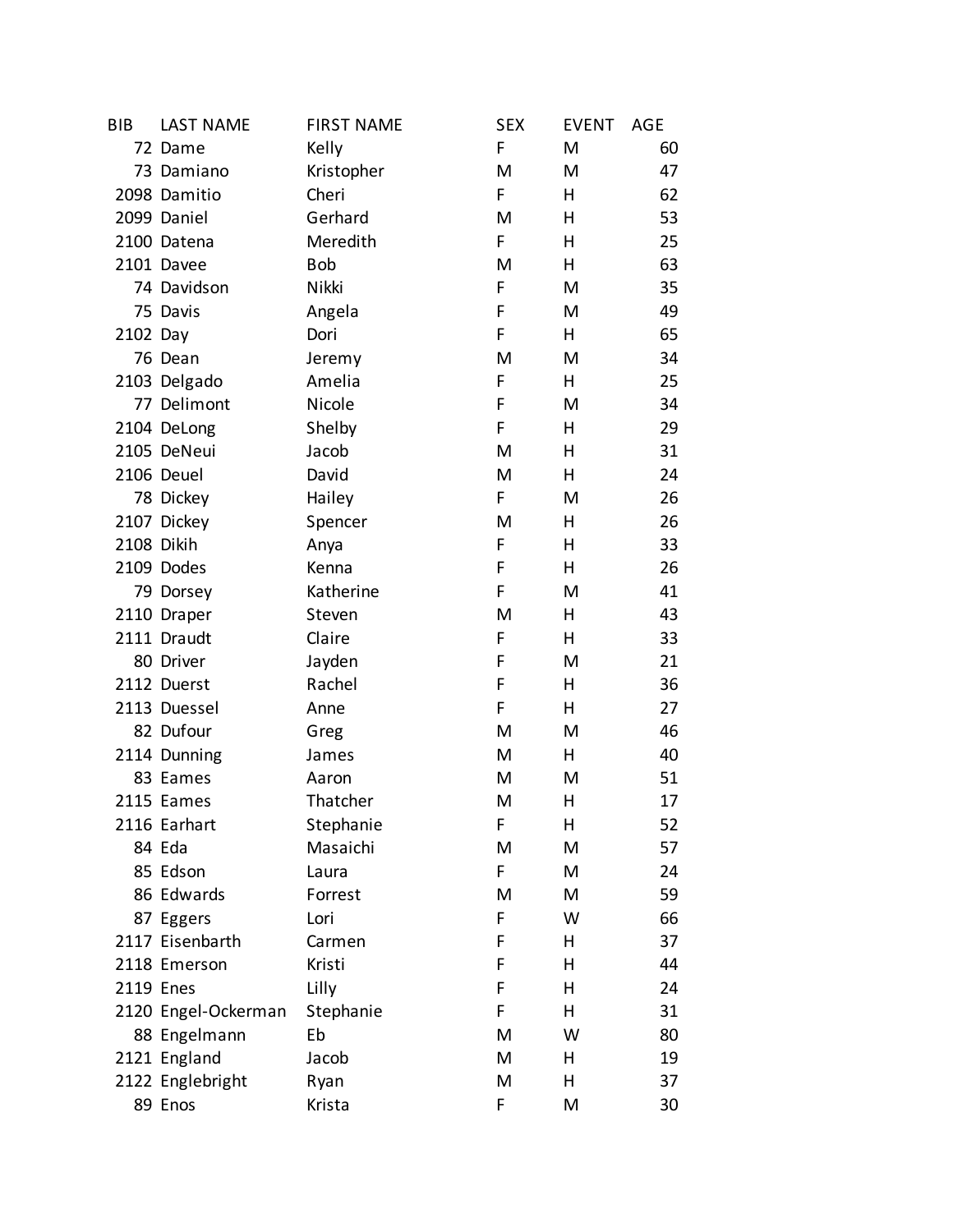| <b>BIB</b> | <b>LAST NAME</b> | <b>FIRST NAME</b> | <b>SEX</b> | <b>EVENT</b> | AGE |
|------------|------------------|-------------------|------------|--------------|-----|
|            | 90 Erickson      | Anders            | M          | M            | 18  |
|            | 91 Evans         | Benjamin          | M          | M            | 28  |
|            | 2123 Evans       | Josh              | M          | н            | 40  |
|            | 92 Fan           | Shumin            | F          | M            | 45  |
|            | 93 Farkas        | Viktoria          | F          | M            | 40  |
|            | 94 Farmer        | Ken               | M          | M            | 72  |
|            | 2124 Faulkner    | Jeremy            | M          | н            | 29  |
|            | 95 Fawcett       | Jeff              | M          | M            | 38  |
|            | 96 Feasel        | Jon               | M          | M            | 56  |
| 2125 Feist |                  | Carli             | F          | Н            | 23  |
|            | 97 Felts         | Kenny             | M          | M            | 44  |
|            | 98 Ferguson      | Christie          | F          | M            | 59  |
|            | 99 Ferguson      | Grace             | F          | M            | 25  |
|            | 2126 Ferro       | Adam              | M          | Н            | 30  |
| 100 Fin    |                  | Christian         | M          | M            | 22  |
|            | 2127 Fincel      | Karen             | F.         | Н            | 62  |
|            | 2128 Fineran     | Jake              | M          | Н            | 29  |
|            | 101 Finseth      | Nicholas          | M          | M            | 21  |
|            | 102 Fitch        | Erica             | F          | M            | 32  |
|            | 2129 Fitzgerald  | Nicole            | F          | Н            | 38  |
| 2130 Flatt |                  | Klaira            | F          | Н            | 17  |
|            | 103 Fletcher     | Dawn              | F          | M            | 49  |
|            | 2131 Flores      | Steve             | M          | Н            | 32  |
|            | 104 Foerstel     | David             | M          | M            | 61  |
| 2132 Ford  |                  | Tara              | F          | Н            | 45  |
|            | 2133 Fowler      | Clare             | F          | Н            | 42  |
|            | 2134 Fowler      | Cosette           | F          | Н            | 17  |
|            | 2135 Fowler      | John              | M          | н            | 54  |
|            | 2136 Fowler      | Molli             | F          | н            | 48  |
| 105 Fox    |                  | Amanda            | F          | M            | 22  |
| 2137 Fox   |                  | David             | M          | н            | 57  |
|            | 2138 Franklin    | Devin             | F          | н            | 32  |
|            | 2139 Frary       | Suzanne           | F          | Н            | 59  |
|            | 106 Freeman      | Ann               | F          | M            | 29  |
|            | 107 Freeman      | Pake              | M          | M            | 34  |
| 2140 Frey  |                  | Suzy              | F          | Н            | 43  |
|            | 2141 Friesen     | Kristin           | F          | н            | 36  |
|            | 2142 Froese      | Daniel            | M          | н            | 29  |
|            | 108 Fulcher      | <b>Stacie</b>     | F          | M            | 40  |
|            | 2143 Fuller      | Jeffrey           | M          | н            | 43  |
|            | 2144 Fuller      | Kristine          | F          | н            | 44  |
|            | 109 GV°spV°r     | Tünde             | F          | M            | 35  |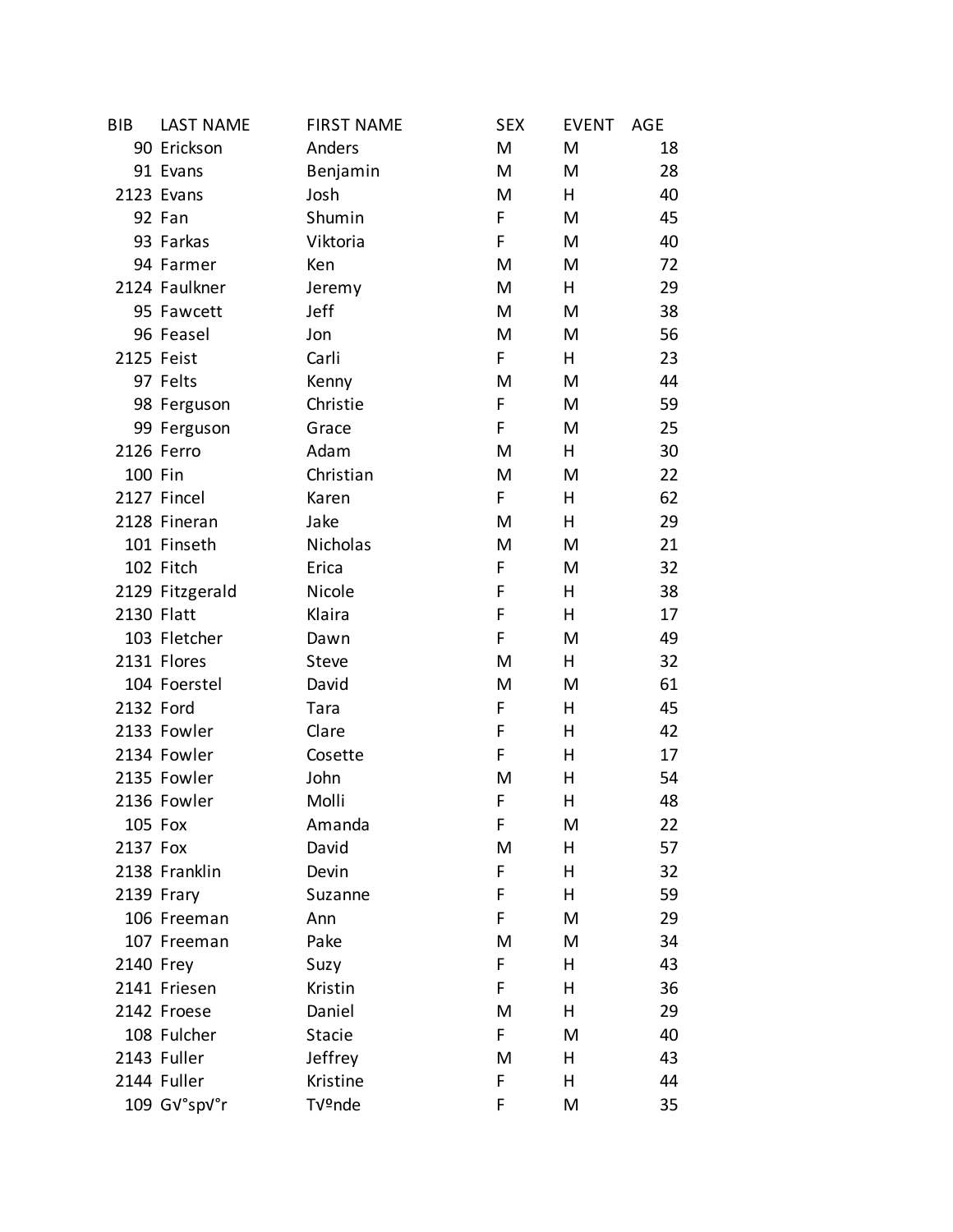| <b>BIB</b> | <b>LAST NAME</b>  | <b>FIRST NAME</b> | <b>SEX</b> | <b>EVENT</b> | AGE |
|------------|-------------------|-------------------|------------|--------------|-----|
|            | 2145 Gallup       | McKayla           | F          | н            | 25  |
|            | 2146 Gandy        | Amanda            | F          | Н            | 35  |
| 2147 Gee   |                   | Kristi            | F          | н            | 28  |
|            | 2148 Gelatt       | Teresa            | F.         | н            | 46  |
|            | 110 Gent          | Matthew           | M          | M            | 45  |
|            | 2149 George       | Chris             | M          | Н            | 30  |
|            | 2150 Gernandt     | David             | M          | Н            | 51  |
|            | 111 Gettling      | Erin              | F.         | M            | 40  |
|            | 2151 Geurts       | Jef               | M          | H            | 37  |
|            | 112 Gibson        | Cassie            | F.         | M            | 44  |
|            | 2152 Gilchrist    | Paul              | M          | Н            | 67  |
|            | 113 Giles         | Della             | F          | M            | 46  |
|            | 2153 Gillem       | Katherine         | F          | н            | 30  |
|            | 2154 Gilley       | Stephan           | M          | Н            | 49  |
|            | 114 Gillis        | Craig             | M          | M            | 39  |
|            | 115 Gilman        | Michael           | M          | M            | 57  |
|            | 2155 Gladysz      | Amanda            | F          | н            | 39  |
|            | 2156 Gleeson      | Mary Jane         | F          | Н            | 70  |
|            | 2157 Glenn        | Denis             | M          | Н            | 52  |
|            | 116 Glockner      | Greg              | M          | M            | 52  |
|            | 117 Golden        | Melissa           | F          | M            | 36  |
|            | 2158 Gonzalez     | Gary              | M          | Н            | 32  |
|            | 2159 Goodrich     | Elizabeth         | F          | н            | 41  |
|            | 2160 Gowdy        | Laura             | F.         | н            | 61  |
|            | 118 Graves        | Arthur            | M          | M            | 50  |
| 2161 Gray  |                   | Willow            | F          | Н            | 29  |
|            | 2162 Green        | Lindsay           | F          | Н            | 28  |
|            | 119 Gregg         | Kaydee            | F          | M            | 36  |
|            | 120 Gresham       | Mychal            | M          | M            | 33  |
|            | 2163 Gressel      | Jordan            | M          | н            | 33  |
|            | 2164 Grover       | Charity           | F          | н            | 46  |
|            | 121 Groves        | Thomas            | M          | M            | 39  |
|            | 122 Guillory      | Jordan            | M          | M            | 35  |
|            | 123 Gunselman     | McKenzie          | F.         | M            | 31  |
|            | 2165 Gunselman    | Gabriel           | M          | н            | 29  |
|            | 2166 Guyn         | Tom               | M          | н            | 28  |
|            | 2167 Hagan        | Sean              | M          | н            | 33  |
| 2168 Hall  |                   | Joan              | F.         | H            | 59  |
|            | 124 Halls         | Jen               | F          | M            | 35  |
|            | 2169 Hammer       | Dale              | M          | н            | 54  |
|            | 2170 Hammerquist  | Rebecca           | F          | н            | 27  |
|            | 125 Hammerschmith | Zach              | M          | M            | 26  |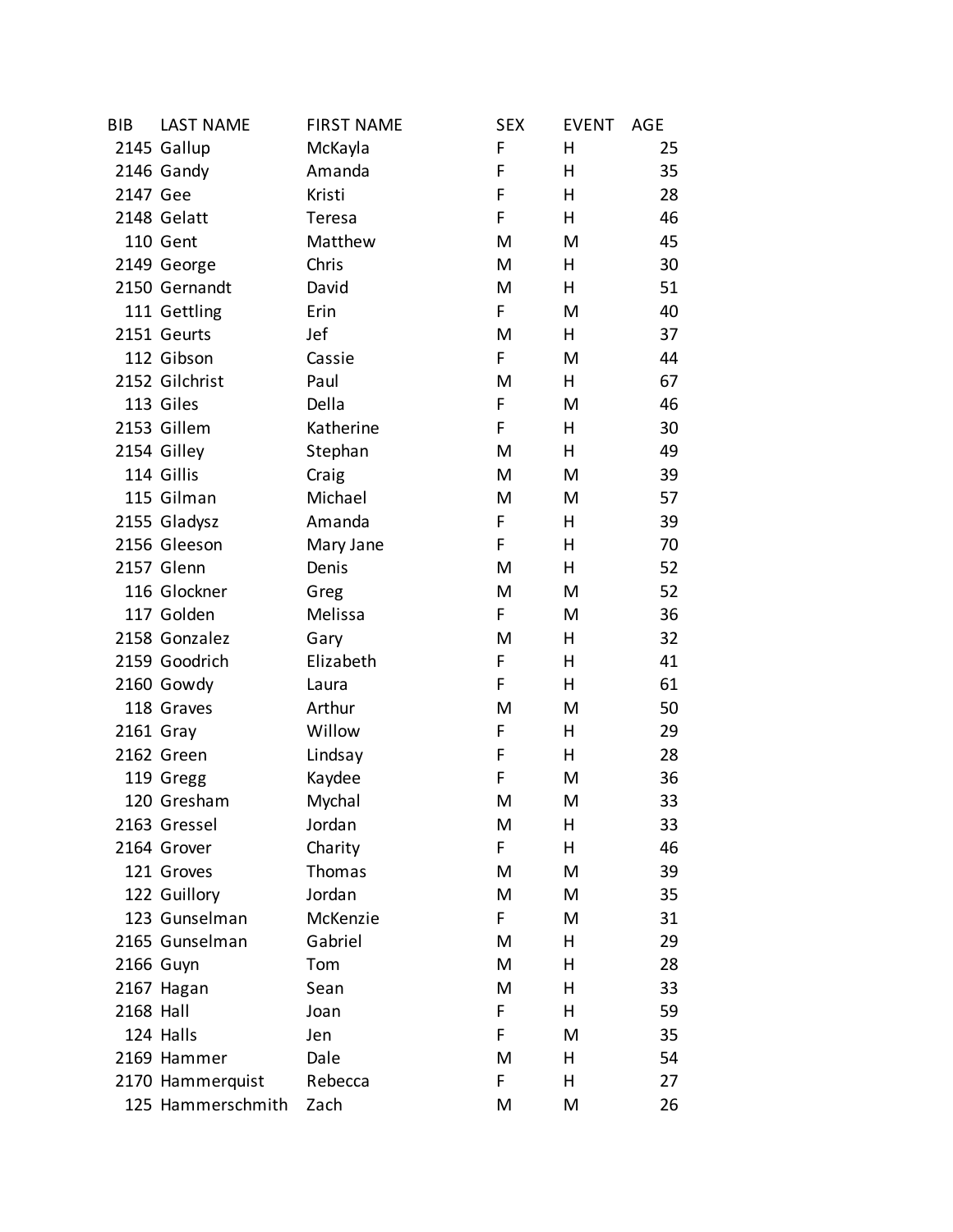| <b>BIB</b> | <b>LAST NAME</b> | <b>FIRST NAME</b> | <b>SEX</b> | <b>EVENT</b> | AGE |
|------------|------------------|-------------------|------------|--------------|-----|
|            | 2171 Hammond     | Julia             | F          | н            | 38  |
|            | 2172 Hammond     | Tom               | M          | н            | 70  |
|            | 2173 Hanavan     | Laura             | F          | Н            | 34  |
|            | 126 Handler      | Sarah             | F          | M            | 28  |
|            | 2174 Hanna       | Abigail           | F          | н            | 41  |
|            | 2175 Happonen    | Heidi             | F          | н            | 47  |
|            | 127 Harms        | Mike              | M          | M            | 39  |
|            | 2176 Harris      | Julianne          | F.         | H            | 43  |
|            | 128 Harrison     | Colby             | M          | M            | 31  |
|            | 2177 Hartman     | Sarah             | F          | Н            | 43  |
|            | 129 Heffelfinger | Caitlin           | F          | M            | 42  |
|            | 2178 Heinrichs   | Joseph            | M          | H            | 20  |
|            | 2179 Heinrichs   | Julie             | F          | н            | 18  |
|            | 130 Helm'Hukari  | Jennifer          | F          | M            | 30  |
|            | 131 Helms        | Creighton         | M          | M            | 41  |
|            | 2180 Henderson   | Eric              | M          | H            | 46  |
|            | 132 Herman       | <b>Barb</b>       | F          | W            | 65  |
|            | 133 Hernandez    | Eduardo           | M          | M            | 29  |
|            | 2181 Hernandez   | Jennifer          | F.         | н            | 34  |
|            | 134 Herrian      | Jeremiah          | M          | W            | 44  |
|            | 135 Hewitt       | Joy               | F          | M            | 37  |
|            | 2182 Hicks       | Chelsea           | F          | Н            | 34  |
|            | 2183 Hieter      | <b>Brooke</b>     | F          | н            | 29  |
|            | 136 Hillstom     | Josh              | M          | M            | 46  |
|            | 137 Hilton       | Megan             | F          | M            | 24  |
|            | 138 Hite         | Janis             | F          | M            | 44  |
|            | 139 Hite         | Scott             | M          | M            | 54  |
|            | 2184 Hitner      | Jenny             | F          | H.           | 32  |
|            | 2185 Hitner      | Kelliann          | F          | Η            | 34  |
|            | 2186 Hoard       | Emily             | F          | н            | 25  |
|            | 140 Hobson       | Amelia            | F          | M            | 30  |
|            | 141 Hobson       | Rich              | M          | M            | 60  |
|            | 2187 Hobson      | Pamela            | F          | н            | 60  |
|            | 142 Hodgson      | Trask             | M          | M            | 39  |
|            | 2188 Hodney      | Jeff              | M          | н            | 32  |
|            | 143 Hoffman      | Rex               | M          | M            | 42  |
|            | 2189 Hogfeldt    | Melissa           | F          | н            | 29  |
|            | 144 Holden       | Allison           | F          | M            | 39  |
|            | 145 Holder       | Derk              | M          | W            | 48  |
| 2190 Holt  |                  | <b>RJ</b>         | M          | н            | 39  |
|            | 2191 Holzman     | Eileen            | F          | Η            | 78  |
|            | 2192 Holzworth   | Lindsey           | F          | Η            | 38  |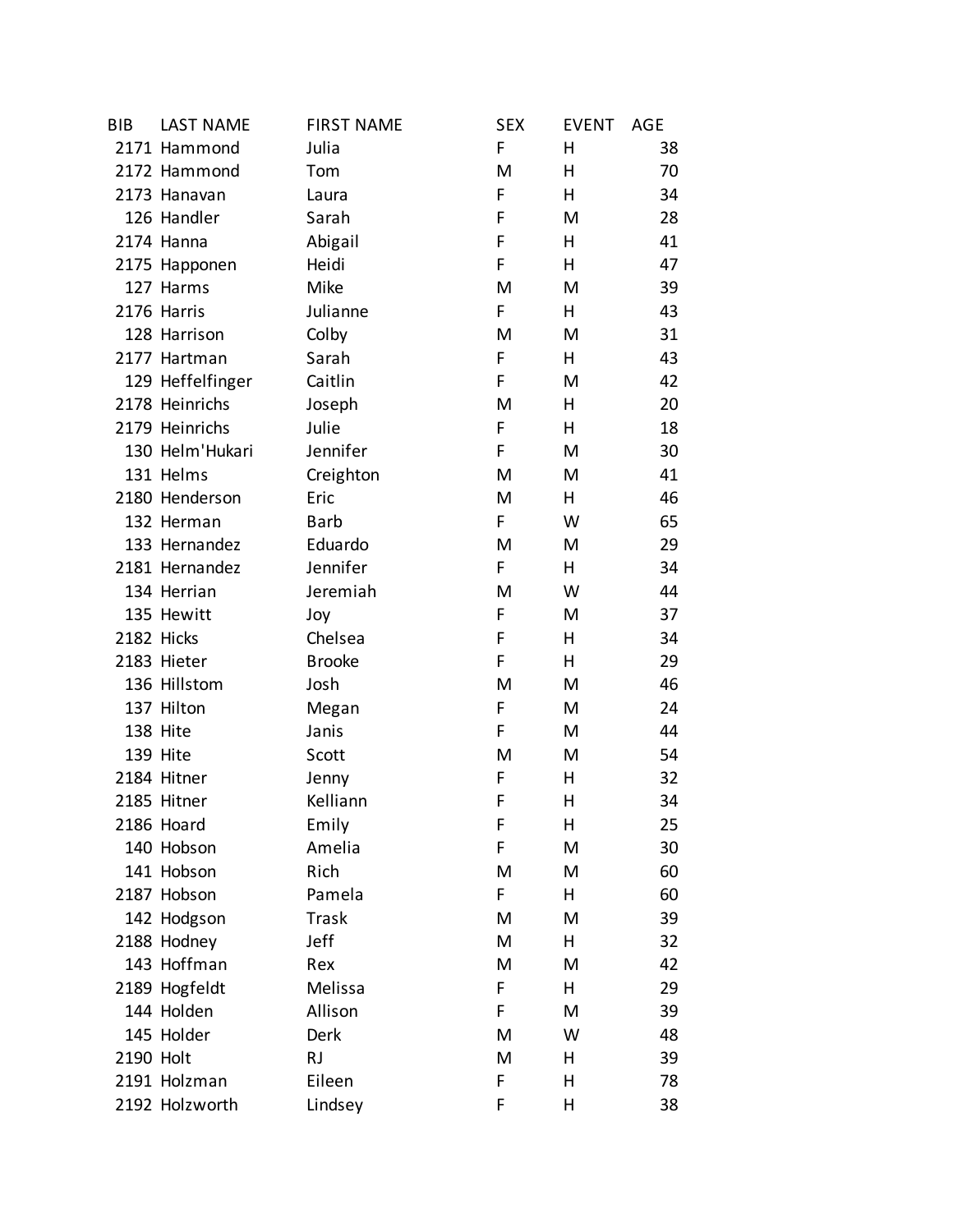| <b>BIB</b> | <b>LAST NAME</b> | <b>FIRST NAME</b> | <b>SEX</b> | <b>EVENT</b> | <b>AGE</b> |
|------------|------------------|-------------------|------------|--------------|------------|
|            | 146 Houghton     | Laura             | F          | M            | 35         |
|            | 147 Howard       | Travis            | M          | M            | 45         |
|            | 2193 Hoxmeier    | Allegra           | F          | н            | 27         |
|            | 2194 Hoyle       | Christopher       | M          | н            | 56         |
|            | 148 Husband      | Shawn             | M          | M            | 51         |
|            | 149 Huscher      | Danielle          | F          | M            | 29         |
|            | 2195 Huscher     | Wendy             | F          | Н            | 58         |
|            | 150 Hyde         | Sean              | M          | M            | 34         |
| 2196 Hyde  |                  | Marissa           | F          | н            | 33         |
| 2197 Illo  |                  | <b>Brianna</b>    | F          | н            | 28         |
|            | 2198 Iriarte     | Jeanelle          | F          | H            | 28         |
|            | 151 Jabbari      | <b>Nick</b>       | M          | W            | 19         |
|            | 152 Jackson      | Evan              | M          | M            | 31         |
|            | 2199 Jacobson    | Clayton           | M          | н            | 29         |
|            | 153 Jaeb         | Megan             | F          | M            | 23         |
|            | 2200 James       | Laura             | F          | н            | 57         |
|            | 2201 Jamieson    | <b>Bridget</b>    | F          | н            | 29         |
| $154$ Jay  |                  | <b>Braileigh</b>  | F          | M            | 39         |
| 2202 Jen   |                  | Jenny             | F          | н            | 33         |
| 2203 Jen   |                  | Michael           | M          | н            | 62         |
|            | 155 Jenkins      | Justin            | M          | M            | 32         |
|            | 2204 Jenkins     | Don               | M          | н            | 59         |
|            | 156 Jensen       | Nora              | F          | M            | 35         |
|            | 157 Jenson       | May               | F          | M            | 60         |
|            | 158 Jermann      | Amy               | F          | M            | 70         |
|            | 159 Johns        | Kimo              | M          | M            | 43         |
|            | 160 Johnson      | Grace             | F          | M            | 29         |
|            | 2205 Johnson     | <b>Brolin</b>     | M          | н            | 35         |
|            | 2206 Johnson     | Erica             | F          | Η            | 45         |
|            | 2207 Johnson     | Nicole            | F          | н            | 46         |
|            | 2208 Johnson     | Sarah             | F          | Η            | 34         |
|            | 161 Johnsrud     | Chad              | M          | M            | 44         |
|            | 162 Johnston     | Katlin            | F          | M            | 30         |
|            | 163 Johnston     | Zach              | M          | M            | 35         |
|            | 2209 Johnston    | Hayley            | F          | Η            | 29         |
|            | 2210 Johnston    | Kaylene           | F          | Η            | 37         |
|            | 2211 Johnston    | Mike              | M          | Η            | 41         |
|            | 164 Jones        | Alisa             | F          | M            | 30         |
|            | 165 Jones        | Erin              | F          | M            | 43         |
|            | 166 Jones        | Jason             | M          | M            | 49         |
|            | 167 Jones        | Nathaniel         | M          | M            | 42         |
|            | 2212 Jones       | David             | M          | Η            | 68         |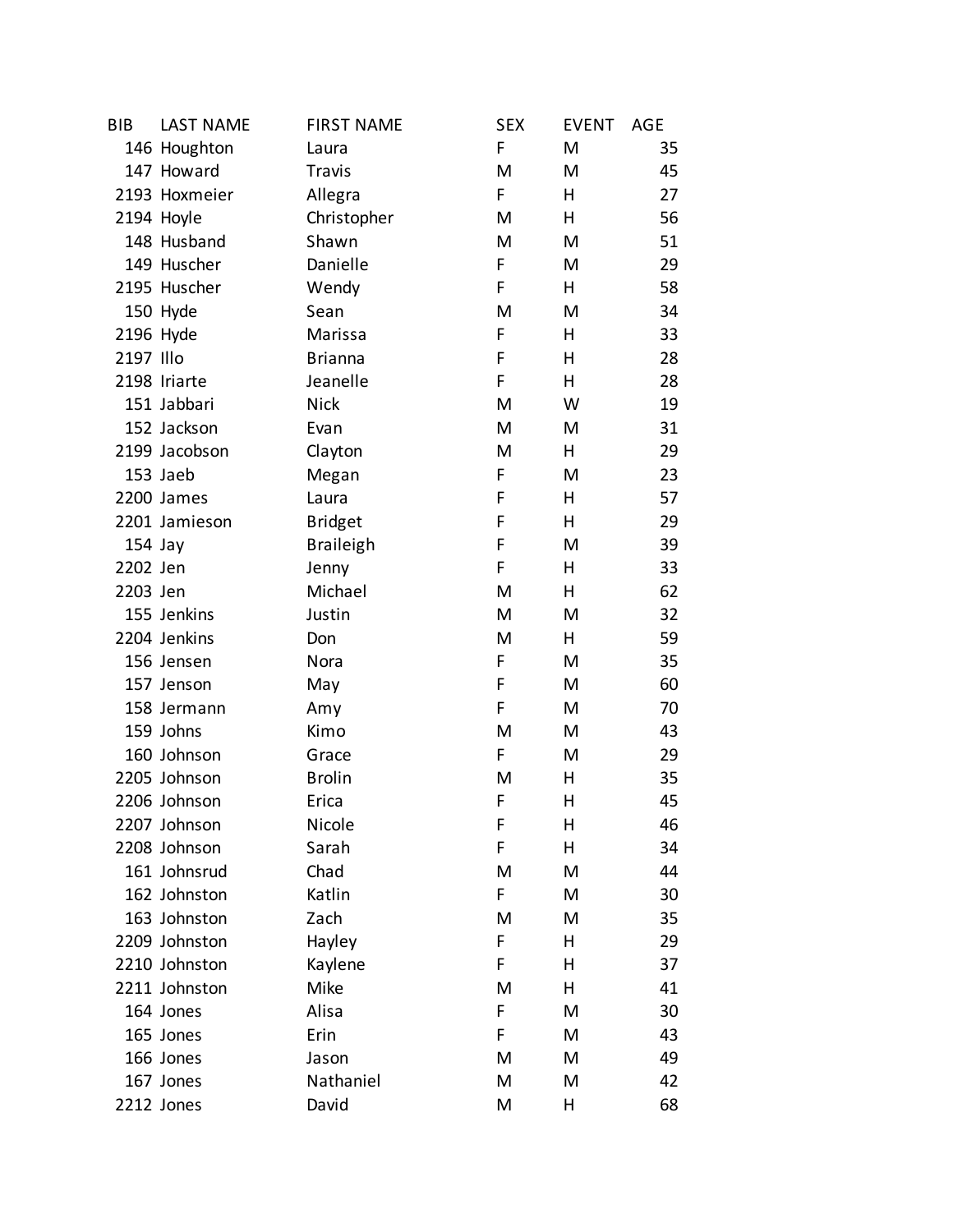| BIB      | <b>LAST NAME</b>   | <b>FIRST NAME</b>    | <b>SEX</b> | <b>EVENT</b> | AGE |
|----------|--------------------|----------------------|------------|--------------|-----|
|          | 2213 Jones         | Sin <sub>V</sub> ©ad | F          | н            | 21  |
|          | 168 Kane           | <b>Brian</b>         | M          | M            | 47  |
|          | 2214 Kapela        | Robin                | M          | н            | 28  |
|          | 2215 Karam         | Christel             | F          | н            | 27  |
|          | 2216 Karver        | <b>Becky</b>         | F          | н            | 65  |
|          | 2217 Karver        | Chad                 | M          | н            | 37  |
|          | 2218 Karver        | Sarah                | F          | н            | 36  |
|          | 2219 Kaspari       | Eli                  | M          | н            | 29  |
|          | 2220 Kaspari       | Madeline             | F          | н            | 25  |
|          | 2221 Kastein       | Erin                 | F          | H            | 24  |
|          | 169 Keller         | Cindy                | F          | M            | 64  |
|          | 2222 Keller        | Alicia               | F          | H            | 30  |
|          | 170 Kemmerer       | Anne                 | F          | M            | 39  |
|          | 2223 Kemp          | Maggie               | F          | Н            | 50  |
|          | 2224 Kephart       | Jolene               | F          | н            | 46  |
|          | 2225 Keppler       | Angela               | F          | н            | 42  |
|          | 2226 Keppler       | Ariana               | F          | н            | 15  |
|          | 2227 Keppler       | Ben                  | M          | Н            | 42  |
|          | 2228 Kerbs         | Chelsea              | F          | н            | 40  |
|          | 2229 Kessler       | Jeanette Ingrid      | F          | н            | 58  |
|          | 2230 Kiessling     | Tom                  | M          | н            | 56  |
|          | 171 Kiest          | Craig                | M          | M            | 66  |
|          | 172 Kiest          | Karl                 | M          | M            | 38  |
| 2231 Kim |                    | Joeanna              | F          | H            | 30  |
|          | 2232 Kimberling    | Gail                 | F          | н            | 66  |
|          | 2233 Kimes         | Emily                | F          | Н            | 35  |
|          | 173 Kincade        | Kevin                | M          | M            | 53  |
|          | 174 King           | Richard              | M          | M            | 34  |
|          | 2234 Kingsbury     | Emily                | F          | н            | 20  |
|          | 2235 Kirtley-Perez | Amber                | F          | н            | 38  |
|          | 175 Klaus          | Arleta               | F          | W            | 66  |
|          | 2236 Klossen       | Jessica              | F          | н            | 28  |
|          | 2237 Knable        | Susan                | F          | н            | 73  |
|          | 176 Knight         | Adam                 | M          | M            | 45  |
|          | 177 Knight         | Stephanie            | F          | M            | 40  |
|          | 2238 Knight        | Allison              | F          | н            | 33  |
|          | 2239 Knisley       | Melissa              | F          | н            | 33  |
|          | 178 Kofoed         | <b>Niels</b>         | M          | M            | 60  |
|          | 179 Kogan          | Alexander            | M          | M            | 48  |
|          | 2240 Kolte         | Merin                | F          | н            | 24  |
|          | 180 Koutrelakos    | Mary                 | F          | M            | 25  |
|          | 2241 Kramer        | Mackenzie            | F          | н            | 30  |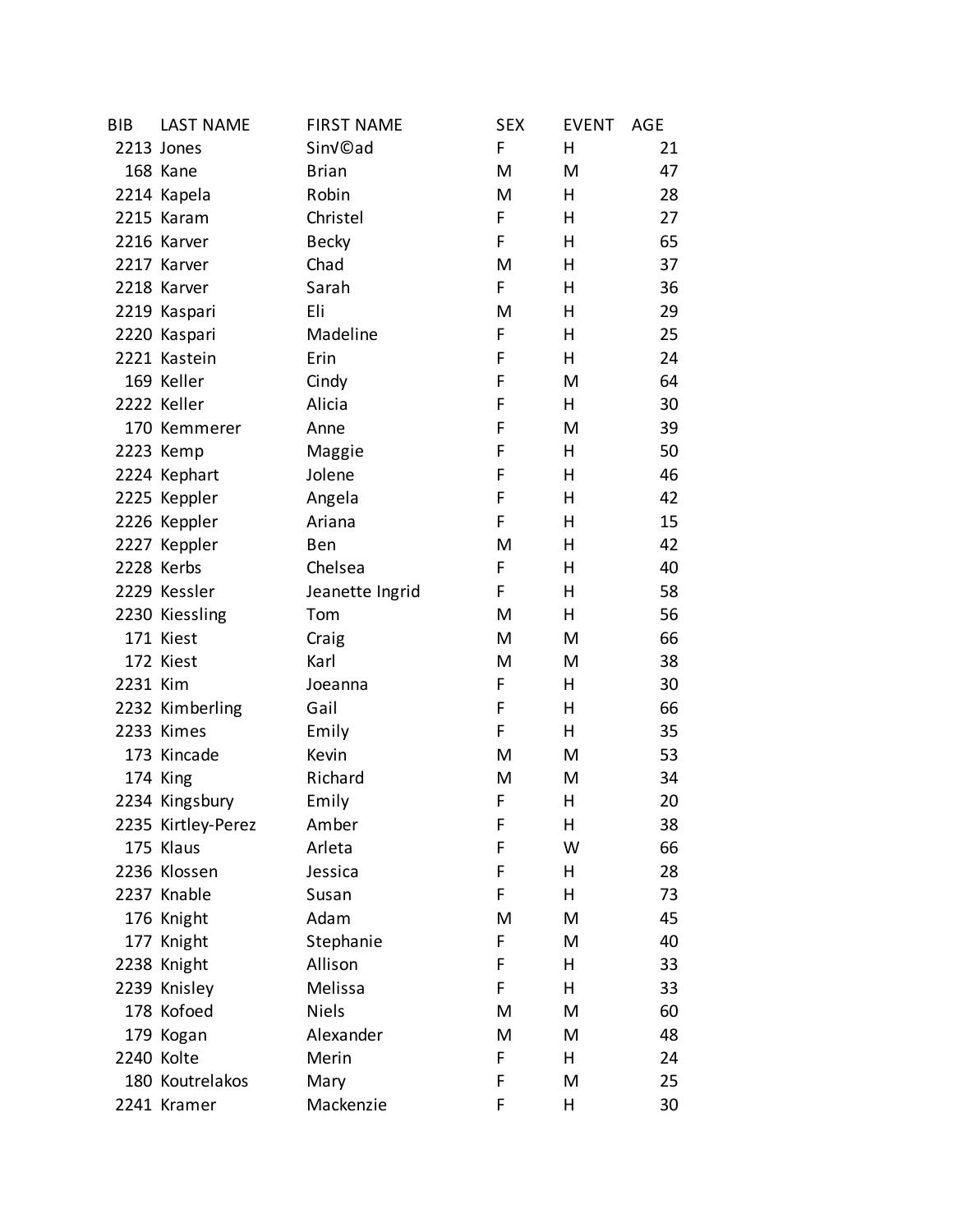| <b>BIB</b>  | <b>LAST NAME</b>   | <b>FIRST NAME</b> | <b>SEX</b> | <b>EVENT</b> | AGE |
|-------------|--------------------|-------------------|------------|--------------|-----|
|             | 181 Krone          | Anne              | F          | M            | 23  |
|             | 182 Kronser        | Jeff              | M          | M            | 52  |
|             | 183 Kulkarni       | Rakesh            | M          | M            | 37  |
|             | 2242 Kulmac-Butler | Erin              | F          | н            | 37  |
|             | 2243 Kulmac-Butler | Joshua            | M          | н            | 37  |
|             | 2244 Labate        | Alex              | M          | н            | 51  |
|             | 2245 Lam-Scholten  | Kelly             | F          | Η            | 30  |
|             | 2246 Landis        | Joshua            | M          | H            | 35  |
|             | 184 Langner        | Marin             | F          | M            | 41  |
|             | 185 Lapado         | Gary              | M          | M            | 65  |
|             | 186 Lapham         | Georgon           | M          | M            | 38  |
|             | 187 Lapp           | Chad              | M          | M            | 40  |
|             | 188 Larson         | Ryan              | M          | M            | 32  |
|             | 2247 Larson        | Mikayla           | F          | H            | 32  |
|             | 189 Laver          | Melena            | F          | M            | 36  |
|             | 2248 Lawrence      | Jon               | M          | н            | 52  |
|             | 2249 Lawrence      | Megan             | F          | н            | 23  |
|             | 190 Layman         | Jennifer          | F          | M            | 55  |
|             | 191 Lebovitz       | Andrew            | M          | M            | 41  |
| 192 Lee     |                    | Randy             | M          | M            | 57  |
| 2250 Lee    |                    | Jin               | F          | H            | 54  |
|             | 193 Leeb           | Aaron             | M          | M            | 54  |
|             | 194 Leineweber     | Jack              | M          | M            | 31  |
|             | 2251 Lemke         | Kenny             | M          | H            | 41  |
|             | 195 Lester         | Evan              | M          | M            | 25  |
|             | 196 Levine         | Eric              | M          | M            | 34  |
|             | 197 Lewis          | Diane             | F          | W            | 51  |
| 2252 Lillie |                    | Andrew            | M          | H            | 57  |
|             | 198 Lindstrom      | Patricia          | F          | W            | 68  |
|             | 2253 Lindstrom     | Zachary           | M          | Η            | 34  |
|             | 2254 Linfoot       | Kelly             | F          | н            | 38  |
|             | 199 Linthwaite     | Kirsten           | F          | M            | 41  |
|             | 200 Littlehales    | J                 | F          | M            | 51  |
|             | 2255 Lochtie       | Dylan             | M          | н            | 29  |
|             | 2256 Lockhart      | Jeremy            | M          | н            | 39  |
|             | 201 Loesch         | Nicholas          | M          | M            | 29  |
|             | 202 Loftus         | Samuel            | M          | M            | 37  |
|             | 2257 Logsdon       | Dave              | М          | н            | 70  |
|             | 2258 Lombardo      | Yvonne            | F          | н            | 53  |
| 2259 Long   |                    | Elizabeth         | F          | н            | 43  |
|             | 2260 Lorange       | Richard           | M          | Η            | 53  |
|             | 203 Lothrop        | <b>Brian</b>      | M          | M            | 28  |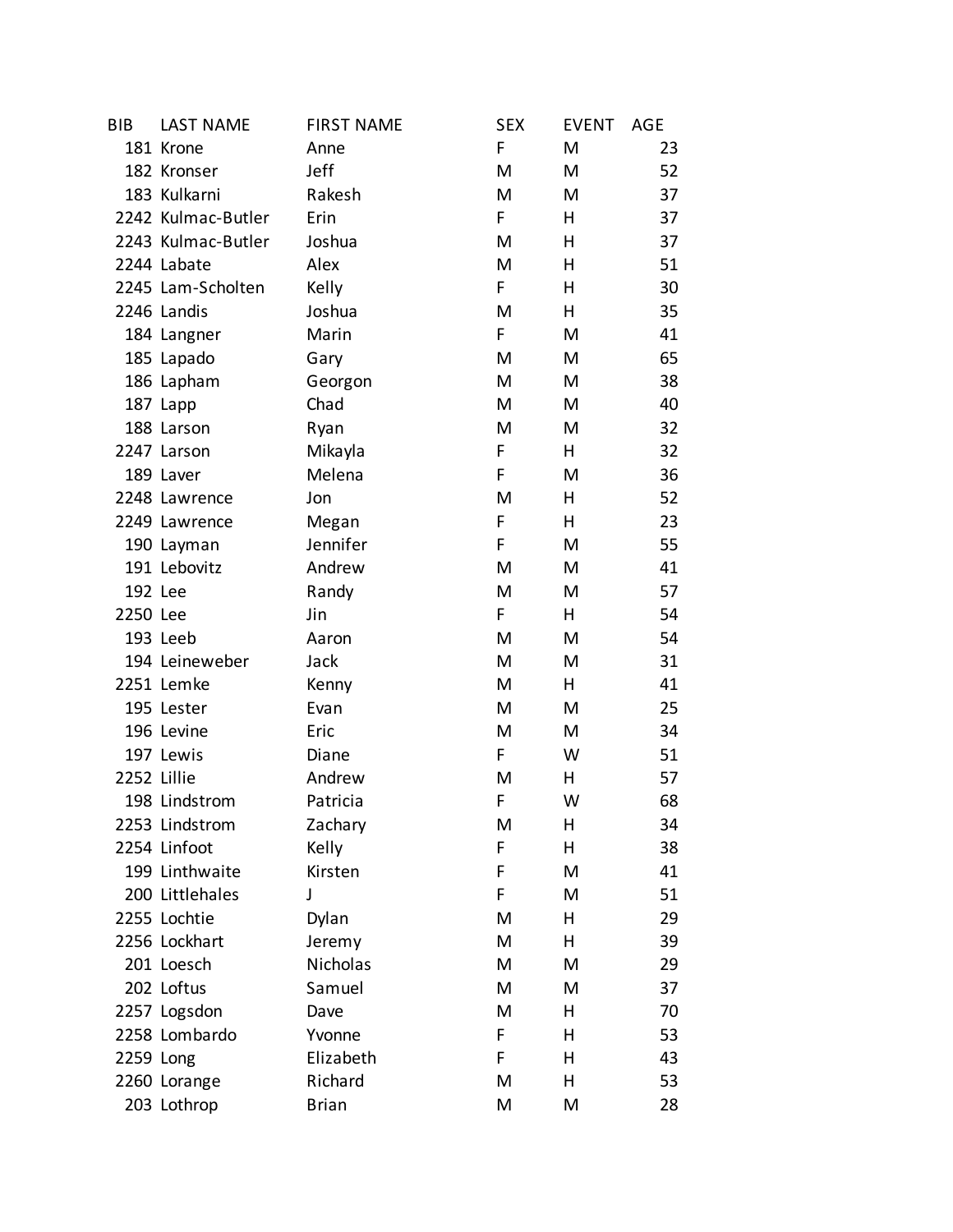| <b>BIB</b> | <b>LAST NAME</b>     | <b>FIRST NAME</b> | <b>SEX</b> | <b>EVENT</b> | AGE |
|------------|----------------------|-------------------|------------|--------------|-----|
|            | 204 Louthan          | Kirsten           | F          | M            | 32  |
|            | 205 Lovell           | Kali              | F          | M            | 37  |
|            | 206 Lowry            | Jason             | M          | M            | 51  |
|            | 207 Lubbers          | Karen             | F          | M            | 70  |
|            | 208 Luciani          | Matthew           | M          | M            | 27  |
|            | 2261 Lundgren        | Chad              | M          | н            | 35  |
|            | 2262 Lundquist       | Mallory           | F          | Η            | 26  |
|            | 2263 Lundquist       | Mark              | M          | н            | 56  |
|            | 209 Macias           | Gabriela          | F          | M            | 48  |
|            | 2264 Maciel          | Alyssa            | F          | н            | 36  |
|            | 210 Mackeen          | Linda             | F          | M            | 68  |
|            | 211 Madrigal         | Joseph            | M          | M            | 50  |
|            | 2265 Mageehon        | Ali               | F          | н            | 46  |
|            | 212 Magpily          | Marc Levin        | M          | M            | 24  |
|            | 2266 Maksun          | Leslie            | F          | н            | 43  |
|            | 2267 Malkowski       | Steph             | F          | н            | 46  |
|            | 213 Maloney          | Lisa              | F          | M            | 51  |
|            | 2268 Malosh          | Justene           | F          | н            | 32  |
|            | 2269 Mance           | Lisa              | F          | н            | 49  |
|            | 214 Mandel           | Nicole            | F          | M            | 28  |
|            | 215 Mangas           | David             | M          | M            | 37  |
|            | 216 Marchello        | Rustin            | M          | M            | 44  |
|            | 2270 Marchello       | Megan             | F          | н            | 45  |
|            | 217 Marin            | Amanda            | F          | M            | 44  |
|            | 218 Marin            | Cruz              | M          | M            | 52  |
|            | 2271 Marinello       | Suzanne           | F          | н            | 65  |
|            | 2272 Markee-Gaine    | Shannon           | F          | Η            | 51  |
|            | 2273 Marrella        | Rachel            | F          | н            | 47  |
|            | 219 Marshall         | <b>Brian</b>      | M          | M            | 31  |
|            | 220 Martin           | Michelle          | F          | M            | 46  |
|            | 2274 Martin          | Cindy             | F          | Η            | 52  |
|            | 2275 Martin          | Jenna             | F          | н            | 29  |
|            | 221 Martinez Spessot | Cesar             | M          | M            | 43  |
|            | 2276 Masterson       | Mark              | M          | н            | 71  |
|            | 2277 Masterson       | Rachel            | F          | н            | 37  |
|            | 2278 Mastro          | Megan             | F          | н            | 25  |
|            | 2279 Mattox          | Anna              | F          | Η            | 39  |
|            | 222 May              | Tammy             | F          | M            | 58  |
|            | 2280 Mays            | Kali              | F          | н            | 31  |
|            | 223 Mazzotta         | Mike              | M          | M            | 41  |
|            | 224 McAdoo           | Josh              | M          | M            | 33  |
|            | 2281 McAllister      | Aprill            | F          | Η            | 49  |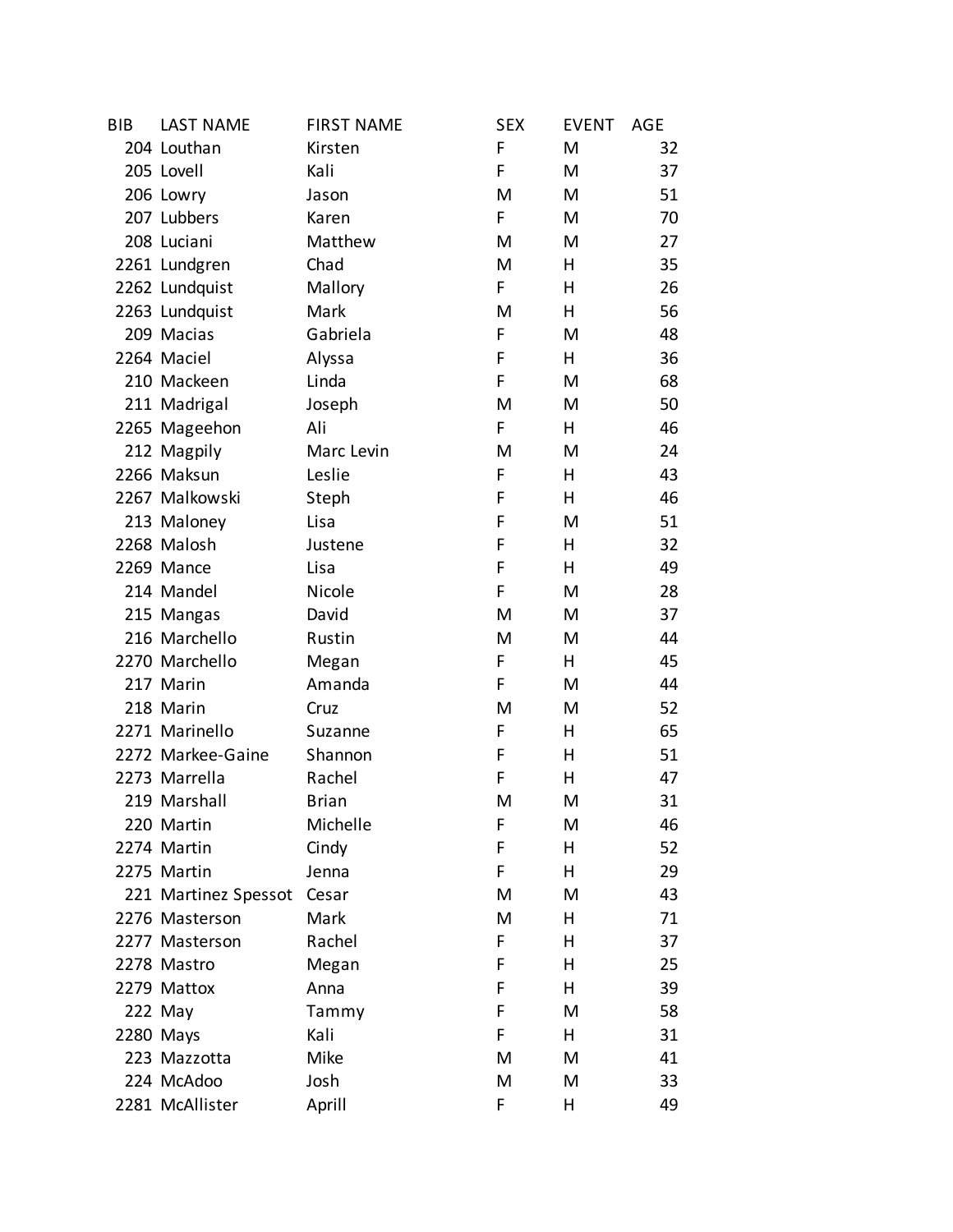| <b>BIB</b> | <b>LAST NAME</b> | <b>FIRST NAME</b> | <b>SEX</b> | <b>EVENT</b> | AGE |
|------------|------------------|-------------------|------------|--------------|-----|
|            | 2282 McClelland  | Glenda            | F          | н            | 59  |
|            | 2283 McColm      | Bev               | F          | н            | 75  |
|            | 2284 McComas     | Darla             | F          | н            | 50  |
|            | 225 McCrate      | Ryan              | M          | M            | 46  |
|            | 2285 McCulloch   | Scottie           | M          | н            | 43  |
|            | 2286 McCulloch   | Tiffany           | F          | н            | 43  |
|            | 2287 McDonald    | Lisa              | F          | Η            | 42  |
|            | 2288 McKnight    | Allene            | F          | н            | 56  |
|            | 2289 McLain      | Karleen           | F          | н            | 51  |
|            | 226 McLaren      | Dana              | F          | M            | 53  |
|            | 2290 McLaughlin  | Rachel            | F          | н            | 51  |
|            | 227 McMahan      | Ethan             | M          | M            | 40  |
|            | 2291 McMillon    | Caitlin           | F          | H            | 27  |
|            | 228 McNeilus     | Meric             | M          | M            | 43  |
|            | 229 McNulty      | Jennifer          | F          | M            | 55  |
|            | 230 McRae        | Lydia             | F          | M            | 40  |
|            | 231 McRae        | Paul              | M          | M            | 49  |
|            | 2292 Medema      | Jason             | M          | н            | 48  |
|            | 2293 Medici      | Robyn             | F          | Η            | 68  |
|            | 2294 Meiner      | Karl              | M          | н            | 53  |
|            | 2295 Meireis     | Carol             | F          | н            | 63  |
|            | 2296 Meireis     | Dan               | M          | н            | 64  |
|            | 232 Meisenheimer | <b>Barrett</b>    | M          | M            | 23  |
|            | 2297 Mendoza     | Alejandra         | F.         | н            | 37  |
|            | 2298 Mendoza     | Rafael            | M          | н            | 40  |
|            | 2299 Meyr        | Huff              | M          | Н            | 56  |
|            | 233 Michel       | Paul              | M          | M            | 39  |
|            | 2300 Michel      | David             | M          | н            | 63  |
|            | 2301 Milano      | Sugey             | F          | Η            | 38  |
|            | 234 Mildren      | Mark              | M          | Μ            | 40  |
|            | 235 Miles        | <b>Nic</b>        | M          | M            | 31  |
|            | 2302 Miller      | Dina              | F          | н            | 47  |
|            | 2303 Miller      | Tonya             | F          | н            | 44  |
|            | 236 Mitchell     | Kristie           | F          | M            | 48  |
|            | 2304 Mitchell    | Jeanne            | F          | Н            | 40  |
|            | 2305 Modin       | Cally             | F          | н            | 30  |
|            | 2306 Modin       | Grant             | M          | Η            | 70  |
|            | 2307 Modin       | Mitch             | M          | н            | 27  |
|            | 2308 Mohaemd     | Laureen           | F          | Η            | 30  |
|            | 2309 Molina      | Mark              | M          | н            | 58  |
|            | 237 Monninger    | Amanda            | F          | M            | 37  |
|            | 2310 Monson      | Stuart            | M          | Η            | 33  |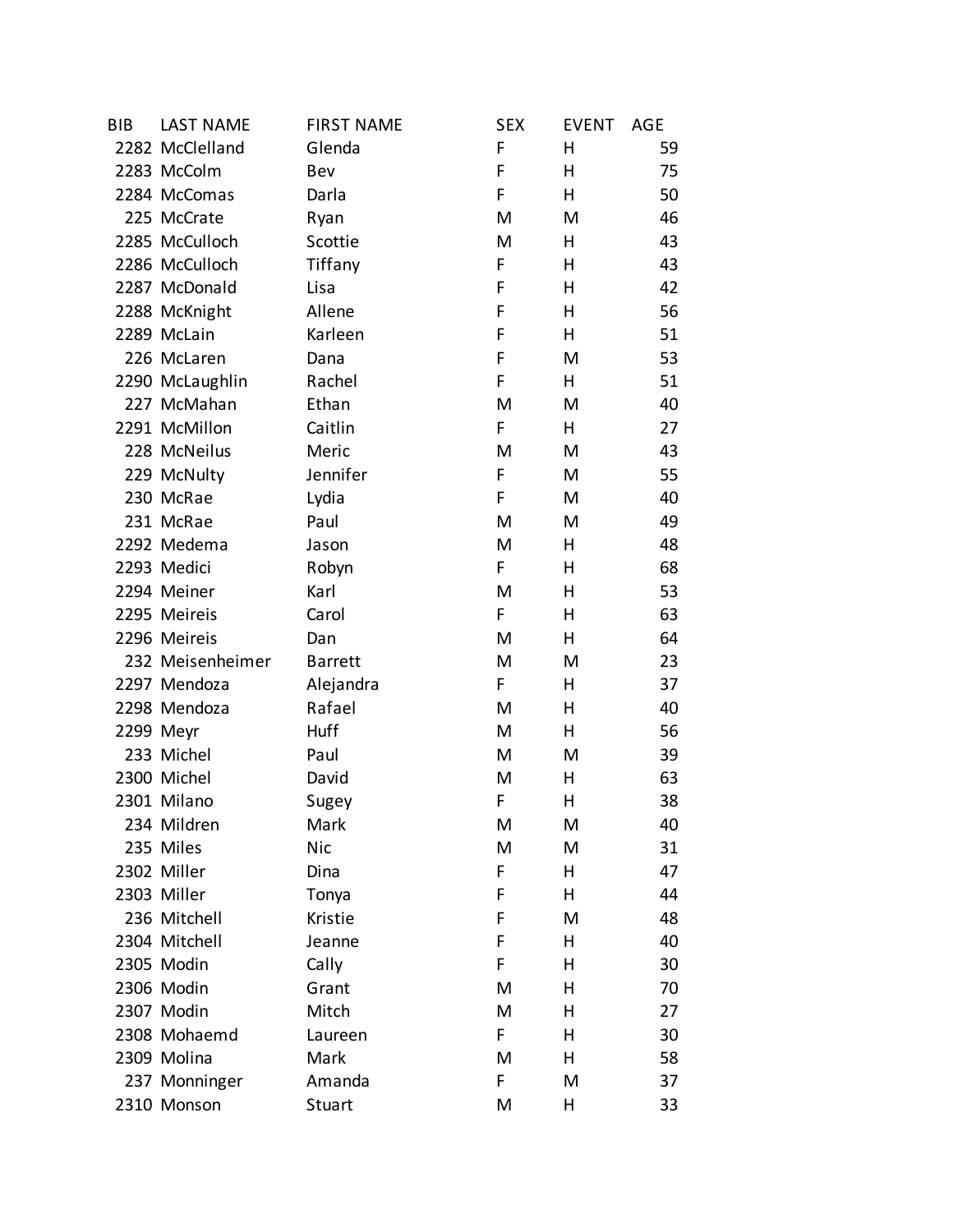| <b>BIB</b> | <b>LAST NAME</b> | <b>FIRST NAME</b> | <b>SEX</b> | <b>EVENT</b> | AGE |
|------------|------------------|-------------------|------------|--------------|-----|
|            | 2311 Mooney      | Kailin            | F          | Н            | 40  |
|            | 238 Moore        | Andrew            | M          | M            | 37  |
|            | 2312 Moore       | Todd              | M          | Н            | 30  |
|            | 2313 Morgan      | Conner            | M          | Н            | 24  |
|            | 2314 Morgan      | Cyndy             | F.         | H            | 56  |
|            | 239 Morse        | Scot              | M          | M            | 51  |
|            | 240 Morse        | Tony              | M          | M            | 40  |
|            | 241 Moses        | Kenya             | F.         | M            | 29  |
|            | 242 Moses        | Marshall          | M          | M            | 28  |
|            | 2315 Mossett     | Lauren            | F.         | Н            | 38  |
|            | 243 Mower        | Rorty             | M          | M            | 27  |
|            | 244 Mullins      | Jerry             | M          | M            | 52  |
|            | 245 Mullins      | Julie             | F          | M            | 45  |
|            | 2316 Munoz       | Fernando          | M          | Н            | 31  |
|            | 246 Muoneke      | Awari             | M          | M            | 25  |
|            | 247 Murphy       | Timothy           | M          | M            | 63  |
|            | 2317 Murphy      | Michael           | M          | Н            | 36  |
|            | 248 Myers        | Sandra            | F          | M            | 71  |
|            | 2318 Myers       | Sheila            | F          | Н            | 51  |
|            | 249 Nair         | Raj               | M          | M            | 53  |
|            | 250 Namba        | Hiromitsu         | M          | M            | 52  |
|            | 2319 Nash        | Randi             | F.         | Н            | 34  |
|            | 2320 Naylor      | Jim               | M          | Н            | 71  |
|            | 2321 Naylor      | Karen             | F          | Н            | 60  |
|            | 251 Nelson       | Gabrielle         | F          | M            | 26  |
|            | 252 Nelson       | Isaac             | M          | M            | 18  |
|            | 2322 Nelson      | Diane             | F          | Н            | 68  |
|            | 2323 Nelson      | Keith             | M          | Н            | 71  |
|            | 2324 Neukam      | Rusti             | F          | Η            | 36  |
|            | 253 Nevins       | Alan              | M          | Μ            | 31  |
|            | 254 Nevins       | Heather           | F          | M            | 29  |
|            | 2325 Nguyen      | Kathy             | F          | Н            | 34  |
|            | 255 Nicole       | <b>Brittney</b>   | F          | M            | 33  |
| 2326 Nies  |                  | Kirsten           | F          | Н            | 45  |
|            | 256 Nordahl      | Chris             | M          | M            | 30  |
|            | 2327 Nunez       | Holland           | F          | Н            | 27  |
|            | 2328 Nuzzo       | Patricia          | F          | Н            | 61  |
|            | 2329 O"Connor    | Kasey             | F          | н            | 31  |
|            | 2330 O"Dea       | Annika            | F          | н            | 36  |
|            | 2331 O"Donnell   | Kieran            | M          | Н            | 38  |
|            | 257 Obernier     | Ryan              | M          | M            | 35  |
| 258 Oh     |                  | Donna             | F          | M            | 42  |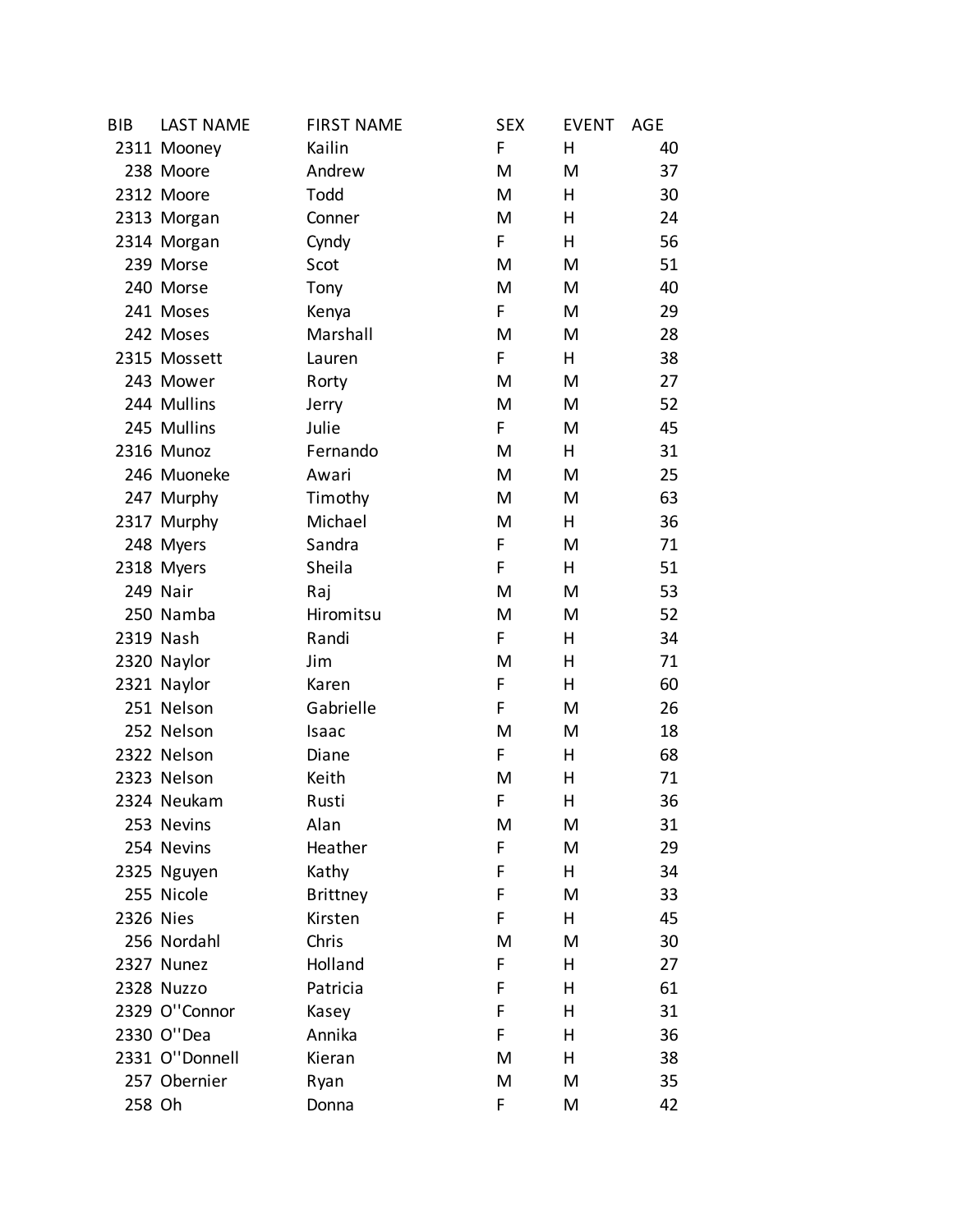| BIB       | <b>LAST NAME</b>     | <b>FIRST NAME</b> | <b>SEX</b> | <b>EVENT</b> | AGE |
|-----------|----------------------|-------------------|------------|--------------|-----|
|           | 2332 Ohara           | Kathy             | F          | Η            | 61  |
|           | 2333 Olsen           | Anne              | F          | н            | 38  |
|           | 2334 Olson           | Gina              | F          | н            | 49  |
|           | 259 ORear            | Mark              | M          | M            | 55  |
|           | 2335 Orion           | Oliver            | M          | н            | 40  |
|           | 260 Osborn           | Jamey             | F          | M            | 40  |
|           | 2336 Oster           | Julie             | F          | н            | 51  |
|           | 2337 Oster           | Rob               | M          | н            | 55  |
|           | 2338 Oswald          | Nancy             | F          | н            | 73  |
| 2339 Otto |                      | Rebecca           | F          | Η            | 32  |
|           | 2340 Overwine        | David             | M          | Η            | 36  |
|           | 2341 Oviatt          | Lauren            | F          | н            | 38  |
|           | 2342 Oviatt          | Maureen           | F          | Η            | 42  |
| 2343 Pack |                      | Greg              | M          | н            | 53  |
| 2344 Pack |                      | Sharon            | F          | н            | 56  |
|           | 261 Padilla          | Annamarie         | F.         | M            | 41  |
|           | 262 Padilla          | Kevin             | M          | M            | 19  |
|           | 263 Padilla          | Luis              | M          | M            | 24  |
|           | 2345 Painter         | Ashley            | F          | н            | 39  |
|           | 2346 Palensky        | Cassie            | F          | н            | 31  |
|           | 264 Palmer           | Harold            | M          | M            | 60  |
|           | 265 Papp             | Amber             | F.         | M            | 31  |
| 2347 Park |                      | Eric              | M          | н            | 50  |
|           | 2348 Parsons         | Dustin            | M          | н            | 27  |
|           | 2349 Patch           | Lauren            | F          | н            | 36  |
|           | 2350 Patterson       | Katrina           | F          | Η            | 23  |
|           | 2351 Peerenboom      | Sharon            | F          | Η            | 64  |
|           | 2352 Pelletier       | Elizabeth         | F          | н            | 50  |
|           | 2353 Pendleton-Brown | Julie             | F          | Η            | 44  |
|           | 266 Perez            | Zeb               | Μ          | Μ            | 41  |
|           | 267 Permuy           | Jeff              | Μ          | M            | 52  |
|           | 268 Peterman         | Preston           | M          | M            | 39  |
|           | 269 Peterson         | Cari              | F          | M            | 42  |
|           | 2354 Petrie          | Linda             | F          | н            | 65  |
|           | 2355 Petterson       | Kristi            | F          | Н            | 42  |
|           | 270 Pettit           | Erin              | F          | M            | 32  |
|           | 271 Peyton           | David             | M          | M            | 45  |
|           | 2356 Philips         | David             | Μ          | H.           | 32  |
|           | 272 Pierce           | Jaden             | M          | M            | 17  |
|           | 2357 Pierson         | Katie             | F          | н            | 35  |
|           | 2358 Pietzold        | Jacob             | M          | Η            | 44  |
|           | 2359 Pietzold        | Jamie             | F          | Η            | 42  |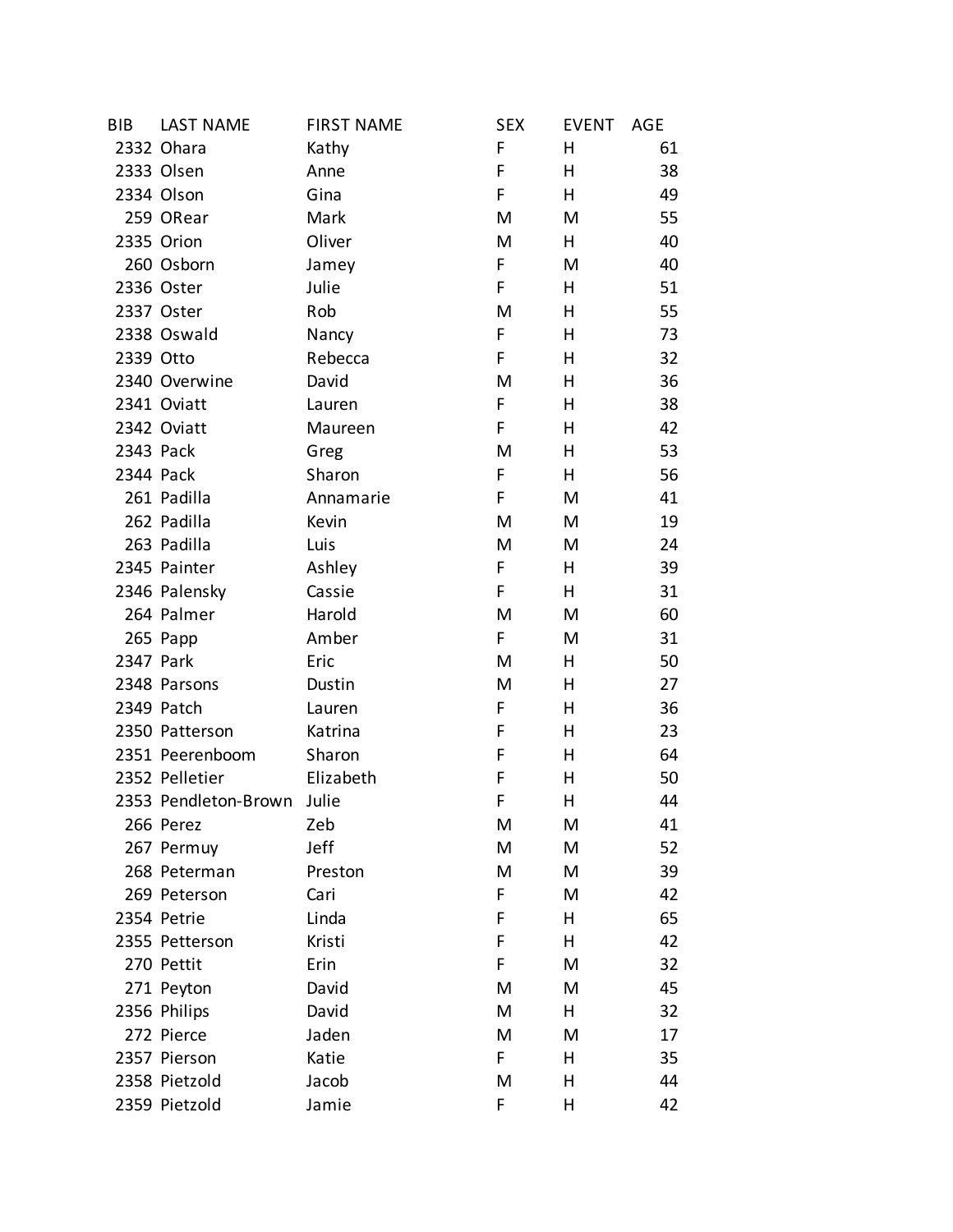| <b>BIB</b> | <b>LAST NAME</b>  | <b>FIRST NAME</b> | <b>SEX</b> | <b>EVENT</b> | AGE |
|------------|-------------------|-------------------|------------|--------------|-----|
|            | 273 Pinos         | Matthew           | M          | M            | 40  |
|            | 274 Piotrowski    | Michael           | M          | M            | 61  |
|            | 275 Platt         | Scott             | M          | M            | 54  |
| 2360 Pope  |                   | Clem              | M          | H            | 42  |
|            | 2361 Pope         | Kathryn           | F          | н            | 30  |
| 2362 Pope  |                   | Margaret          | F          | н            | 28  |
|            | 276 Postma        | Neil              | M          | M            | 40  |
|            | 277 Postma        | Trisha            | F          | W            | 46  |
|            | 278 Powell        | Yvette            | F          | W            | 51  |
|            | 2363 Powell       | <b>Nik</b>        | M          | H            | 44  |
|            | 279 Poyfair       | Daniel            | M          | M            | 26  |
|            | 2364 Poynor       | Abbey             | F.         | H            | 37  |
|            | 280 Poynton       | Aaron             | M          | M            | 40  |
|            | 281 Pressley      | Hannah            | F          | M            | 35  |
|            | 2365 Preuss       | Kathleen          | F          | н            | 52  |
|            | 2366 Pudewell     | Andrea            | F          | н            | 36  |
|            | 282 Purcell       | Matthew           | M          | M            | 41  |
|            | 2367 Putnam       | Nate              | M          | Н            | 40  |
|            | 2368 Quatre       | Zachary           | M          | н            | 28  |
|            | 283 Quibbons      | Thomas            | M          | M            | 35  |
|            | 284 Quinn         | Kate              | F          | M            | 34  |
|            | 285 Rabizadeh     | Pasha             | M          | M            | 37  |
|            | 2369 Radcliffe    | Emily             | F          | н            | 29  |
|            | 2370 Radcliffe    | Jack              | M          | н            | 29  |
|            | 2371 Ragsdale     | Misty rae         | F          | н            | 37  |
|            | 286 Ralston       | Rick              | M          | M            | 63  |
|            | 2372 Rambeck      | Sarah             | F          | Н            | 37  |
|            | 2373 Ramirez      | Shelley           | F          | н            | 49  |
|            | 2374 Ramsdal      | Karla             | F          | Η            | 51  |
|            | 2375 Ramsdell     | <b>Brenda</b>     | F          | н            | 65  |
|            | 2376 Rapp         | Robert            | M          | Н            | 40  |
|            | 287 Ray-Timoney   | Jeannie           | F          | M            | 62  |
|            | 2377 Raymond      | Chloe             | F          | н            | 31  |
|            | 288 Reed          | Annie             | F          | M            | 29  |
|            | 289 Regmi-Schuler | Sujana            | F          | M            | 34  |
|            | 2378 Regutti      | Rochelle          | F          | н            | 32  |
|            | 290 Rehage        | Anne              | F          | M            | 35  |
|            | 2379 Renfro       | Stephanie         | F          | H            | 34  |
|            | 291 Rexine        | Dani              | F          | W            | 46  |
|            | 2380 Reyes        | Christian         | M          | H            | 29  |
|            | 292 Rhea          | Kelli             | F          | M            | 42  |
|            | 293 Richards      | Jennifer          | F          | Μ            | 48  |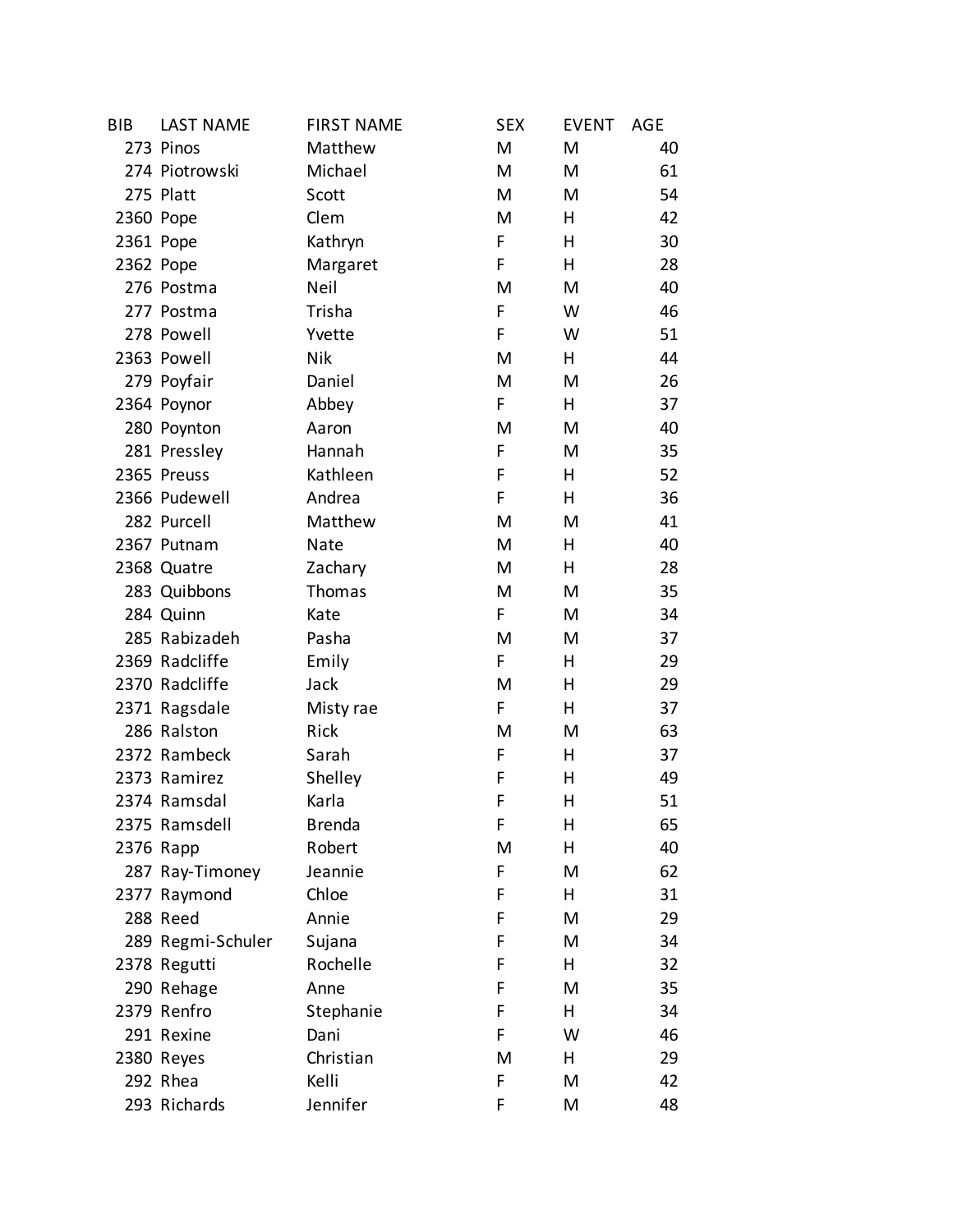| <b>BIB</b> | <b>LAST NAME</b> | <b>FIRST NAME</b> | <b>SEX</b> | <b>EVENT</b> | AGE |
|------------|------------------|-------------------|------------|--------------|-----|
|            | 2381 Richards    | Nancy             | F          | н            | 64  |
|            | 2382 Ritpukdee   | Paiwan            | M          | н            | 41  |
|            | 294 Roach        | Katie             | F          | M            | 33  |
|            | 295 Roach        | Kevin             | M          | M            | 41  |
|            | 296 Robertson    | Joey              | M          | M            | 25  |
|            | 297 Robinson     | Nate              | M          | M            | 45  |
|            | 298 Robinson     | Toni              | F          | M            | 50  |
|            | 2383 Robinson    | Christie          | F          | н            | 41  |
|            | 2384 Robinson    | Desiree           | F          | н            | 36  |
|            | 2385 Robinson    | Jeff              | M          | н            | 41  |
|            | 2386 Rockwell    | Benjamin          | M          | н            | 29  |
|            | 2387 Rockwell    | Haley             | F          | н            | 30  |
|            | 2388 Roddick     | Marjie            | F          | н            | 47  |
|            | 299 RodrV≠guez   | Luis              | M          | M            | 28  |
|            | 300 Roecks       | Nina              | F          | M            | 46  |
|            | 2389 Rogers      | Jenna             | F          | н            | 14  |
|            | 2390 Rogers      | Justin            | M          | н            | 37  |
|            | 2391 Rogers      | Oren              | M          | н            | 46  |
|            | 2392 Rogers      | Rachel            | F          | н            | 35  |
|            | 301 Roman-Holba  | Samara            | F          | M            | 27  |
| 2393 Root  |                  | Skye              | M          | н            | 38  |
|            | 302 Rosebrook    | Greg              | M          | M            | 55  |
|            | 2394 Rothfeld    | Jason             | M          | н            | 46  |
|            | 303 Rowan        | <b>Brian</b>      | Μ          | M            | 61  |
|            | 304 Rubinstein   | Isaac             | M          | M            | 26  |
|            | 305 Rubinstein   | Lena              | F          | M            | 30  |
|            | 306 Ruby         | Mimi              | F          | M            | 58  |
|            | 307 Russell      | Jason             | M          | M            | 48  |
|            | 308 Russell      | Rob               | M          | M            | 44  |
|            | 309 Russo        | Catherine         | F          | Μ            | 61  |
| 2395 Rust  |                  | Lisa              | F          | Н            | 52  |
|            | <b>310 Rutz</b>  | Terri             | F          | M            | 60  |
|            | 311 Sagers       | Robert            | M          | M            | 40  |
|            | 2396 Sagers      | Valerie           | F          | н            | 33  |
|            | 2397 Saint Marie | Katina            | F          | н            | 49  |
|            | 312 Samet        | Linda             | F          | M            | 56  |
|            | 2398 Samoylenko  | Ilya              | M          | Η            | 28  |
|            | 2399 Sands       | Linda             | F          | н            | 59  |
|            | 2400 Sargent     | Madeleine         | F          | н            | 48  |
|            | 2401 Scarborough | Tristan           | M          | н            | 20  |
|            | 2402 Scarbrough  | Marilee           | F          | Η            | 67  |
|            | 2403 Schalk      | Ryan              | M          | Η            | 30  |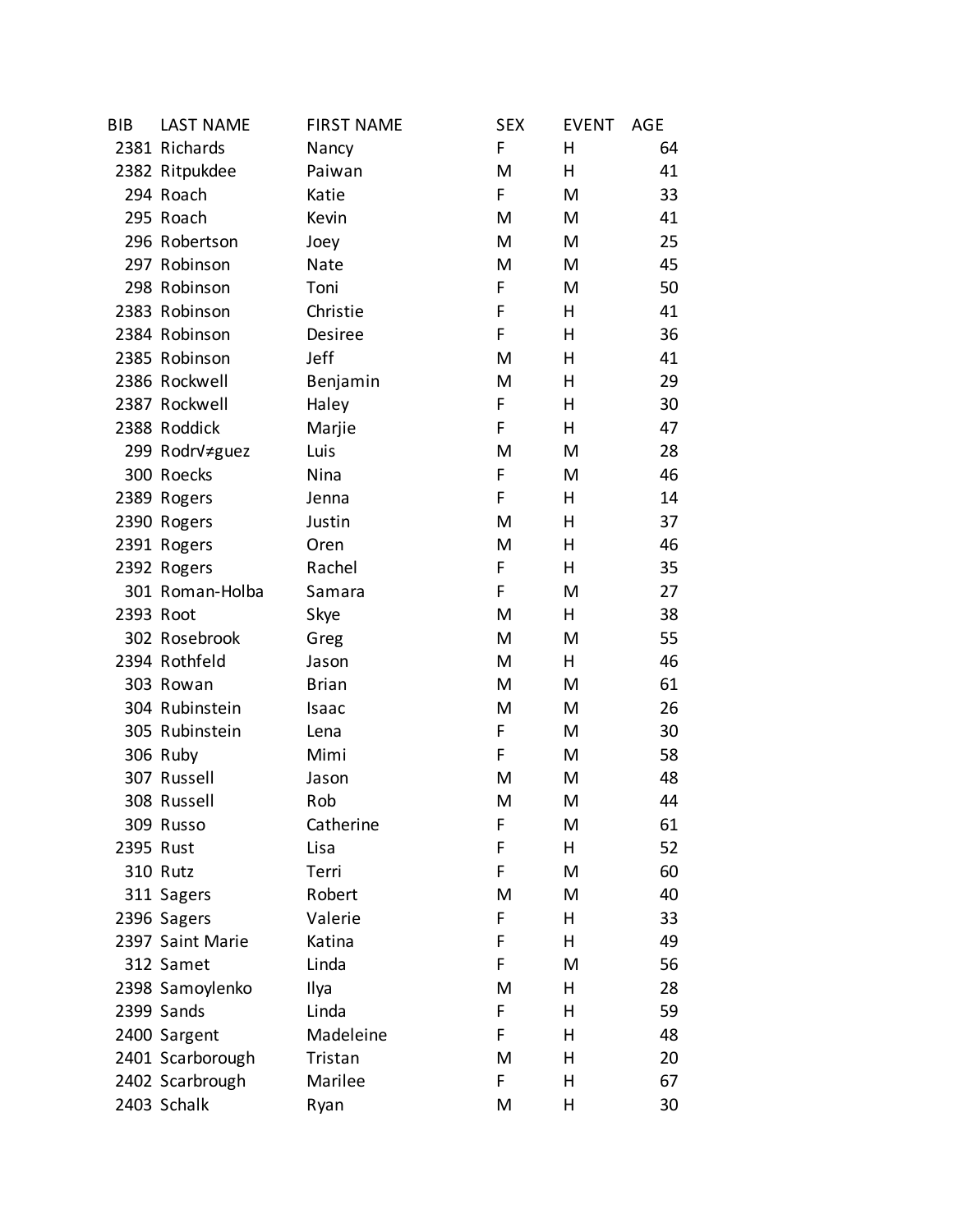| <b>BIB</b> | <b>LAST NAME</b>    | <b>FIRST NAME</b> | <b>SEX</b> | <b>EVENT</b> | <b>AGE</b> |
|------------|---------------------|-------------------|------------|--------------|------------|
|            | 313 Schaufler       | Arlyn             | M          | M            | 62         |
|            | 2404 Schlechter     | Karlee            | F          | н            | 29         |
|            | 314 Schmelzer       | John              | M          | M            | 27         |
|            | 2405 Schmidgall     | Stacy             | F          | н            | 41         |
|            | 2406 Schmidt        | Sara              | F          | н            | 44         |
|            | 2407 Schoen         | Jillian           | F          | н            | 32         |
|            | 2408 Schoen         | Kevin             | M          | Η            | 33         |
|            | 2409 Schrenk        | Maureen           | F          | н            | 48         |
|            | 2410 Schrenk        | Tanner            | M          | н            | 28         |
|            | 315 Schrock         | Jacob             | M          | M            | 19         |
|            | 2411 Schrock        | Kent              | M          | Н            | 49         |
|            | 316 Schroeder       | Mark              | M          | W            | 63         |
|            | 317 Schuler         | Eric              | M          | M            | 32         |
|            | 2412 Schuyler       | Thye              | M          | н            | 42         |
|            | 318 Schwartz        | Andrew            | M          | M            | 36         |
|            | 2413 Schwemm        | Ron               | M          | н            | 61         |
|            | 319 Schwemnm        | Julie             | F          | W            | 63         |
|            | 320 Seaholm         | Anna              | F          | M            | 37         |
| 2414 See   |                     | Lea               | F          | н            | 53         |
|            | 321 Seelye          | Chad              | M          | M            | 32         |
|            | 2415 Selmer         | Christopher       | M          | н            | 43         |
|            | 322 Serra           | Sharon            | F          | M            | 58         |
|            | 323 Sharman         | lan               | M          | M            | 41         |
|            | 324 Shaw            | Margaret          | F          | W            | 66         |
|            | 2416 Sheahan Alonso | Jamie             | F          | н            | 42         |
|            | 325 Shearer         | Benjamin          | M          | M            | 36         |
|            | 2417 Sherman        | Mara              | F          | н            | 38         |
|            | 326 Shetka          | Laura             | F          | M            | 18         |
|            | 327 Shih            | Angela            | F          | M            | 42         |
|            | 328 Shippen         | <b>Brice</b>      | Μ          | M            | 23         |
|            | 329 Shnall          | Joanna            | F          | M            | 32         |
|            | 2418 Shoffitt       | Jeramey           | M          | Η            | 29         |
|            | 2419 Shuck          | Jill              | F          | Η            | 49         |
|            | 2420 Siegel         | Kama              | F          | н            | 53         |
|            | 330 Simmons         | Trever            | M          | M            | 32         |
|            | 331 Simonds         | Kelli             | F          | W            | 45         |
|            | 2421 Sixkiller      | Julie             | F          | н            | 57         |
|            | 2422 Skirving       | Deanna            | F          | н            | 52         |
|            | 2423 Sloan          | Carolyn           | F          | н            | 58         |
|            | 332 Slomianyj       | Hanna             | F          | M            | 36         |
|            | 333 Small           | Christopher       | M          | M            | 36         |
|            | 334 Smith           | <b>Brent E</b>    | M          | M            | 48         |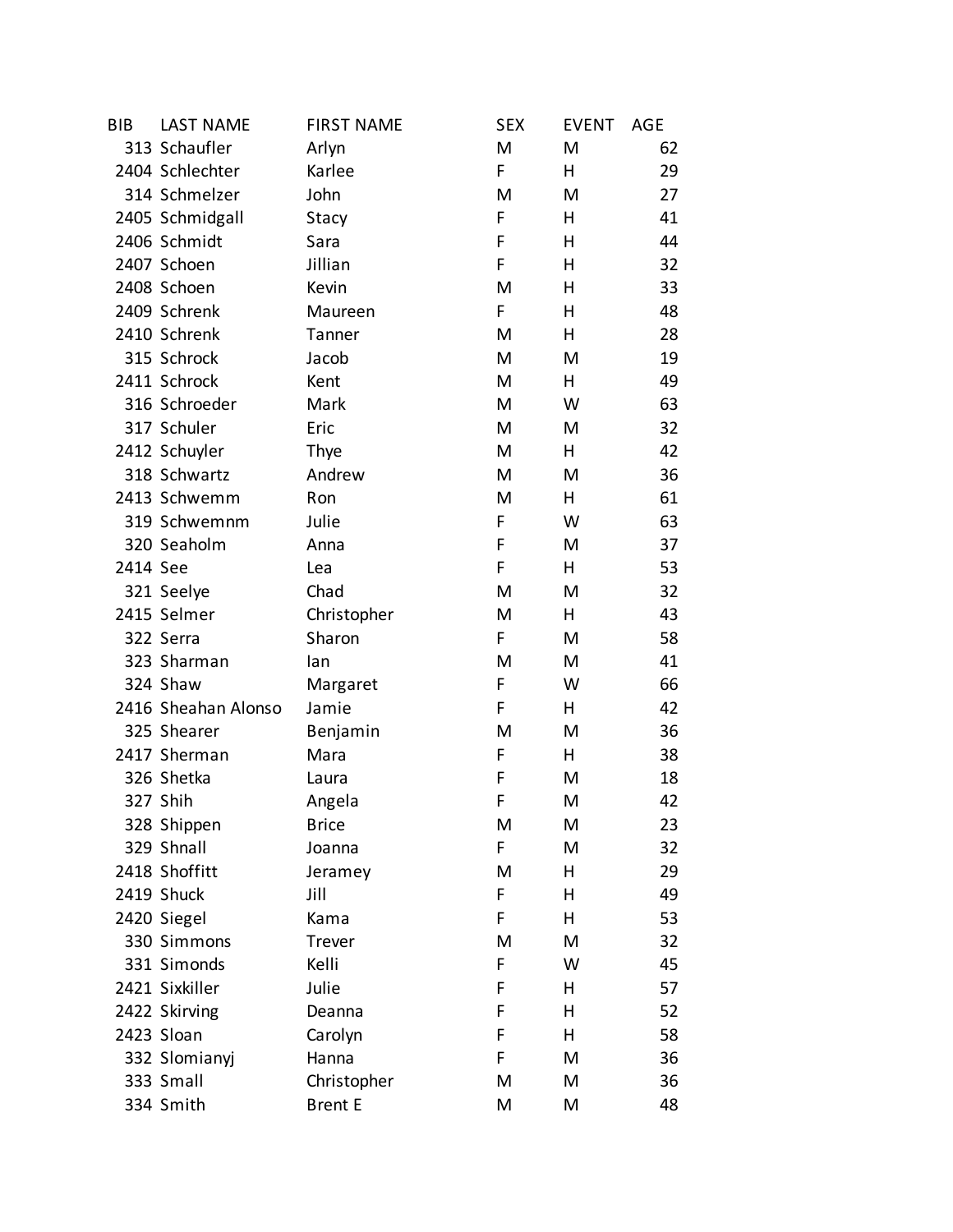| <b>BIB</b> | <b>LAST NAME</b>   | <b>FIRST NAME</b> | <b>SEX</b> | <b>EVENT</b> | AGE |
|------------|--------------------|-------------------|------------|--------------|-----|
|            | 335 Smith          | Larry             | M          | M            | 54  |
|            | 2424 Smith         | Molly             | F          | H            | 29  |
|            | 2425 Smith         | Nichole           | F          | н            | 34  |
|            | 2426 Smith         | Suzanne           | F          | н            | 60  |
| 2427 Snell |                    | Eric              | M          | Н            | 31  |
|            | 336 Snyder         | Shawn             | M          | W            | 44  |
|            | 2428 Snyder        | Aaron             | M          | Н            | 15  |
|            | 2429 Solovey       | Anton             | M          | H            | 17  |
|            | 337 Somes          | Heidi             | F          | M            | 40  |
|            | 338 Soto           | Sebastian         | M          | M            | 31  |
|            | 2430 Spellings     | Stacy             | F          | н            | 37  |
|            | 2431 Spickerman    | Collin            | M          | H            | 28  |
|            | 339 Stadie         | Cat               | F          | M            | 31  |
|            | 2432 Stafford      | Kady              | F          | Н            | 31  |
|            | 2433 Steele        | Jennifer          | F          | н            | 44  |
|            | 340 Steinberg      | Alice             | F          | M            | 34  |
|            | 341 Steingass      | Sheanna           | F          | W            | 36  |
|            | 342 Stevens        | Lillie            | F          | M            | 37  |
|            | 2434 Stevens       | <b>Brian</b>      | M          | н            | 50  |
|            | 2435 Stevens       | Clara             | F          | H            | 39  |
|            | 343 Stiles         | Kelsey            | F          | M            | 29  |
|            | 2436 Stirling      | Christine         | F          | Н            | 45  |
|            | 2437 Stockdale     | Samantha          | F          | н            | 27  |
|            | 344 Stowell        | Michelle          | F          | M            | 32  |
|            | 2438 Stratton      | Jessie            | F          | Н            | 76  |
|            | 345 Strum          | Nathan            | M          | M            | 41  |
|            | 2439 Stutzman      | Joshua            | M          | Н            | 36  |
|            | 346 Sullivan       | Michael           | M          | M            | 26  |
|            | 347 Sullivan       | Rebecca           | F          | M            | 67  |
|            | 348 Sullivan       | Terry             | M          | M            | 64  |
|            | 349 Sutterfield    | Andy              | M          | M            | 31  |
|            | 2440 Sutterfield   | Marjorie          | F          | н            | 37  |
|            | 350 Swanson Dufour | Erica             | F          | M            | 46  |
|            | 351 Tan-Torres     | Annelyn           | F          | M            | 46  |
|            | 352 Tauch          | Socheat           | M          | M            | 29  |
|            | 353 Taylor         | Jeffrey           | M          | M            | 61  |
| 2441 Teas  |                    | <b>Brianne</b>    | F.         | н            | 30  |
| 2442 Teas  |                    | Karl              | M          | н            | 31  |
| 2443 Teas  |                    | Katie             | F          | н            | 39  |
| 2444 Teas  |                    | Laura             | F          | н            | 31  |
| 2445 Teas  |                    | Stephen           | M          | Η            | 40  |
|            | 2446 Teichroeb     | Shayla            | F          | Η            | 26  |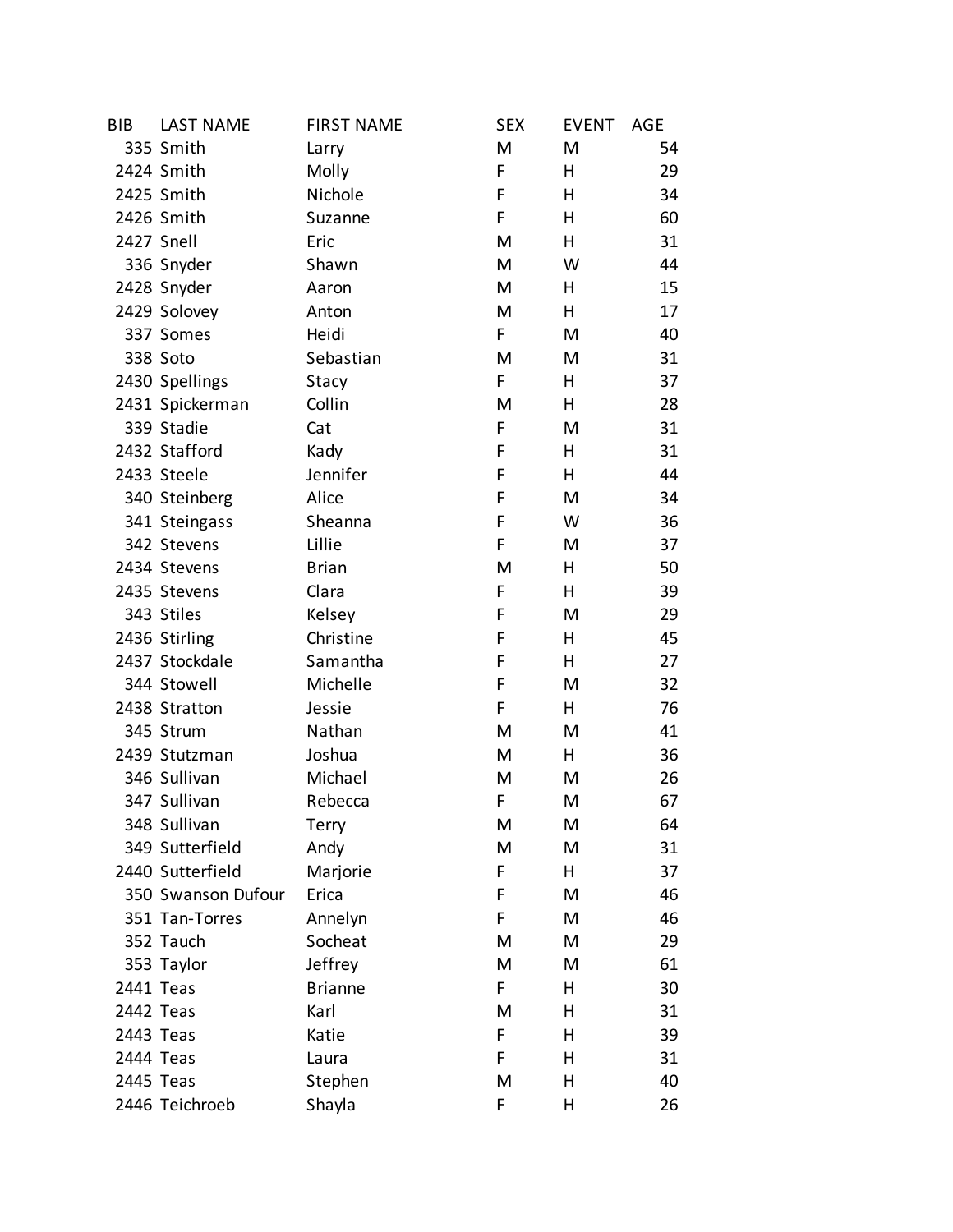| <b>BIB</b> | <b>LAST NAME</b>     | <b>FIRST NAME</b> | <b>SEX</b> | <b>EVENT</b> | AGE |
|------------|----------------------|-------------------|------------|--------------|-----|
|            | 354 Thomas           | lan               | M          | M            | 25  |
|            | 355 Thompson         | Mark              | M          | M            | 45  |
|            | 2447 Thompson        | Kenyon            | M          | н            | 14  |
| 356 Till   |                      | Alisha            | F          | M            | 30  |
|            | 2448 Tilton          | Ashton            | M          | н            | 19  |
|            | 2449 Tkebuchava      | Daniel            | M          | н            | 38  |
|            | 357 Todd             | Andrea            | F          | M            | 56  |
|            | 358 Torpey           | Allison           | F          | M            | 36  |
|            | 359 Torres           | Dyllan            | M          | M            | 16  |
|            | 360 Toulmin          | Sushila           | F          | M            | 31  |
|            | 2450 Toulmin         | Asha              | F          | н            | 32  |
|            | 361 Townsend         | Eddie             | M          | M            | 37  |
|            | 362 Tran             | Jonathon          | M          | M            | 30  |
|            | 363 Trevino          | Sara              | F          | M            | 44  |
|            | 364 Truckenbrod      | Neil              | M          | M            | 33  |
|            | 365 Trumpower        | Dana              | F          | М            | 24  |
|            | 366 Trunkey          | Jennifer          | F          | M            | 45  |
|            | 367 Tsai             | Jeff              | M          | M            | 40  |
|            | 2451 Turner          | Jeremy            | M          | н            | 25  |
|            | 2452 Uhlemeyer       | Paige             | F          | н            | 35  |
|            | 2453 Umphress        | James             | M          | Η            | 26  |
|            | 2454 Upham           | Cynthia           | F          | Η            | 45  |
|            | 2455 Ursua           | Jorge             | M          | н            | 31  |
|            | 368 Uskoski          | Greg              | M          | M            | 32  |
|            | 369 Van Duynhoven    | Leslie            | F          | M            | 35  |
|            | 2456 Van Meter       | Heather           | F          | н            | 48  |
|            | 370 Van Tress        | Jeremy            | M          | M            | 40  |
|            | 2457 Van Tussenbrook | Jay               | M          | H            | 50  |
|            | 371 Verner           | David             | M          | M            | 56  |
|            | 372 Verner           | Karen             | F          | Μ            | 53  |
|            | 373 Viers            | Eva               | F          | W            | 45  |
|            | 2458 Villamagna      | Holly             | F          | Η            | 33  |
|            | 2459 Villanueva      | Heather           | F          | Η            | 47  |
|            | 2460 Vosters         | Gregory           | M          | н            | 34  |
| 374 Vu     |                      | Lan               | M          | M            | 43  |
|            | 375 Walker           | Donita            | F          | W            | 67  |
|            | 376 Walker           | Trinity           | F          | M            | 50  |
|            | 2461 Wallace         | Erin              | F          | н            | 39  |
|            | 377 Walrod           | August            | M          | M            | 14  |
|            | 378 Walrod           | Nicholas          | M          | M            | 47  |
|            | 379 Walters          | <b>Steve</b>      | M          | M            | 41  |
|            | 2462 Walters         | Julia             | F          | Η            | 40  |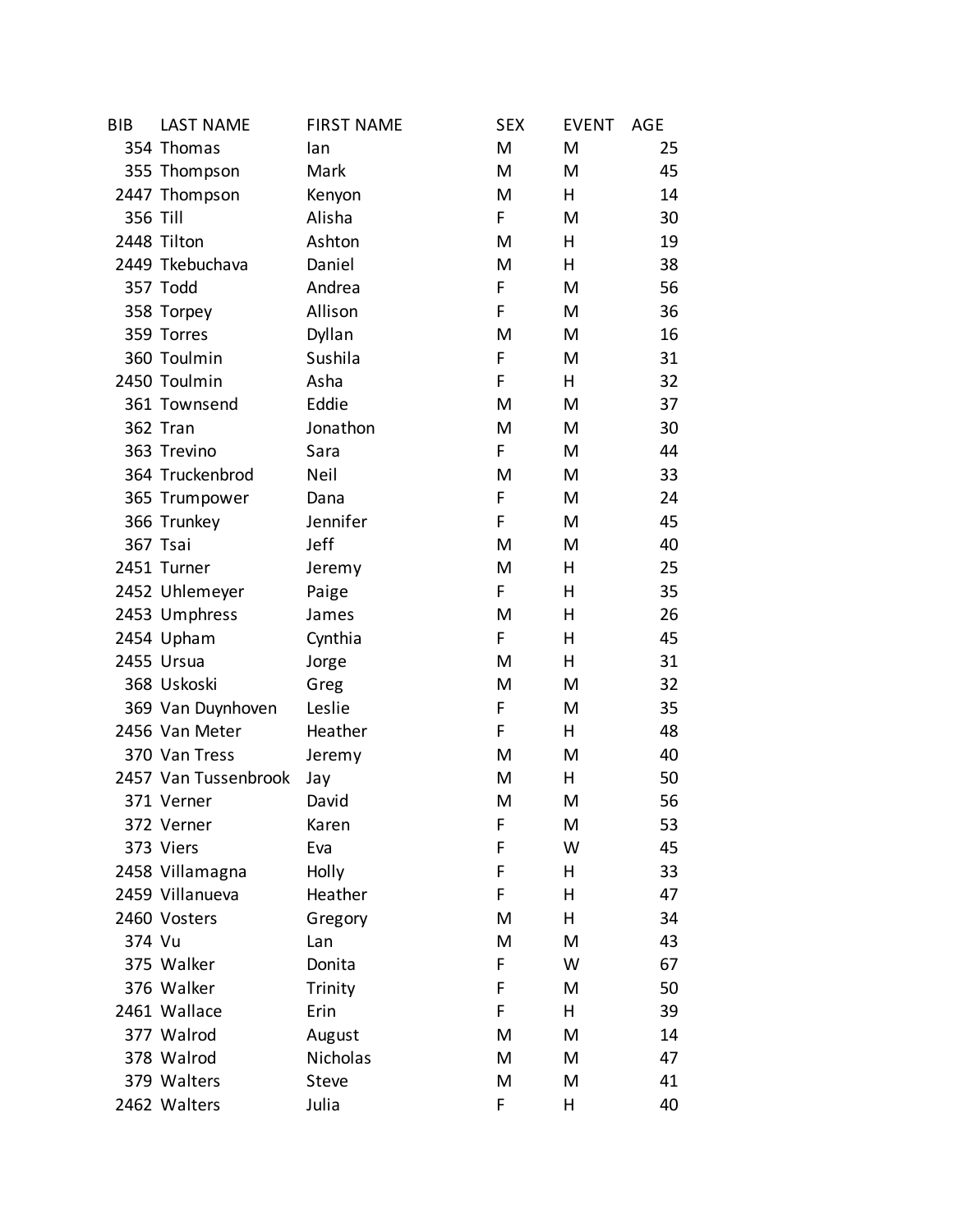| <b>BIB</b> | <b>LAST NAME</b> | <b>FIRST NAME</b> | <b>SEX</b> | <b>EVENT</b> | AGE |
|------------|------------------|-------------------|------------|--------------|-----|
|            | 380 Walton       | Amy               | F          | M            | 42  |
|            | 381 Ward         | Murphy            | M          | M            | 44  |
|            | 2463 Ward        | Carolyn           | F          | н            | 81  |
|            | 2464 Washington  | Krista            | F          | н            | 34  |
|            | 382 Watkins      | Joshua            | M          | M            | 27  |
|            | 383 Watkins      | Michelle          | F          | M            | 24  |
|            | 2465 Watson      | Jessica           | F          | н            | 37  |
|            | 384 Weaver       | <b>Brooke</b>     | F          | M            | 42  |
|            | 2466 Weaver      | Ben               | M          | н            | 34  |
|            | 385 Weber        | Cindy             | F          | M            | 65  |
|            | 386 Weekly       | Jay               | M          | M            | 44  |
|            | 2467 Weekly      | Shannon           | F          | н            | 43  |
|            | 387 Weeks        | David             | M          | M            | 38  |
|            | 2468 Weickum     | Dana              | F          | н            | 43  |
|            | 388 Weidmann     | Shawn             | M          | M            | 59  |
|            | 389 Wells        | Louis             | M          | M            | 35  |
|            | 2469 Wertheimer  | Amy               | F          | н            | 54  |
|            | 390 West         | David             | M          | M            | 26  |
|            | 391 West         | Steven            | M          | M            | 46  |
|            | 2470 Westbroek   | Susan             | F          | H            | 54  |
|            | 392 Westby       | Sara              | F          | M            | 35  |
|            | 2471 Wetmore     | Myriah            | F          | н            | 29  |
|            | 2472 Wetmore     | Rylee             | F          | н            | 25  |
|            | 393 White        | Reginald          | M          | M            | 40  |
|            | 2473 White       | Regan             | F          | н            | 48  |
|            | 2474 Whitson     | Andrea            | F          | н            | 38  |
|            | 69 Wienert       | Rob               | M          | M            | 37  |
|            | 394 Wiese        | Cathy             | F          | M            | 65  |
|            | 2475 Wiese       | John              | M          | Η            | 65  |
|            | 2476 Wikander    | Chad              | M          | Η            | 49  |
|            | 395 Wike         | Megan             | F          | M            | 36  |
|            | 2477 Willard     | Courtney          | F          | Η            | 36  |
|            | 2478 Willard     | Tyrone            | M          | Η            | 38  |
|            | 396 Williams     | Kenjiro           | M          | M            | 36  |
|            | 2479 Williams    | Angel             | F          | Η            | 50  |
|            | 2480 Williams    | Halle             | F          | н            | 25  |
|            | 2481 Williams    | Jessica           | F          | Η            | 33  |
|            | 2482 Williams    | Savannah          | F          | н            | 25  |
|            | 397 Williamson   | Leo               | M          | M            | 28  |
|            | 2483 Williamson  | Mia               | F          | н            | 27  |
|            | 398 Willnauer    | Liz               | F          | M            | 29  |
|            | 2484 Wilson      | Rachel            | F          | Η            | 38  |